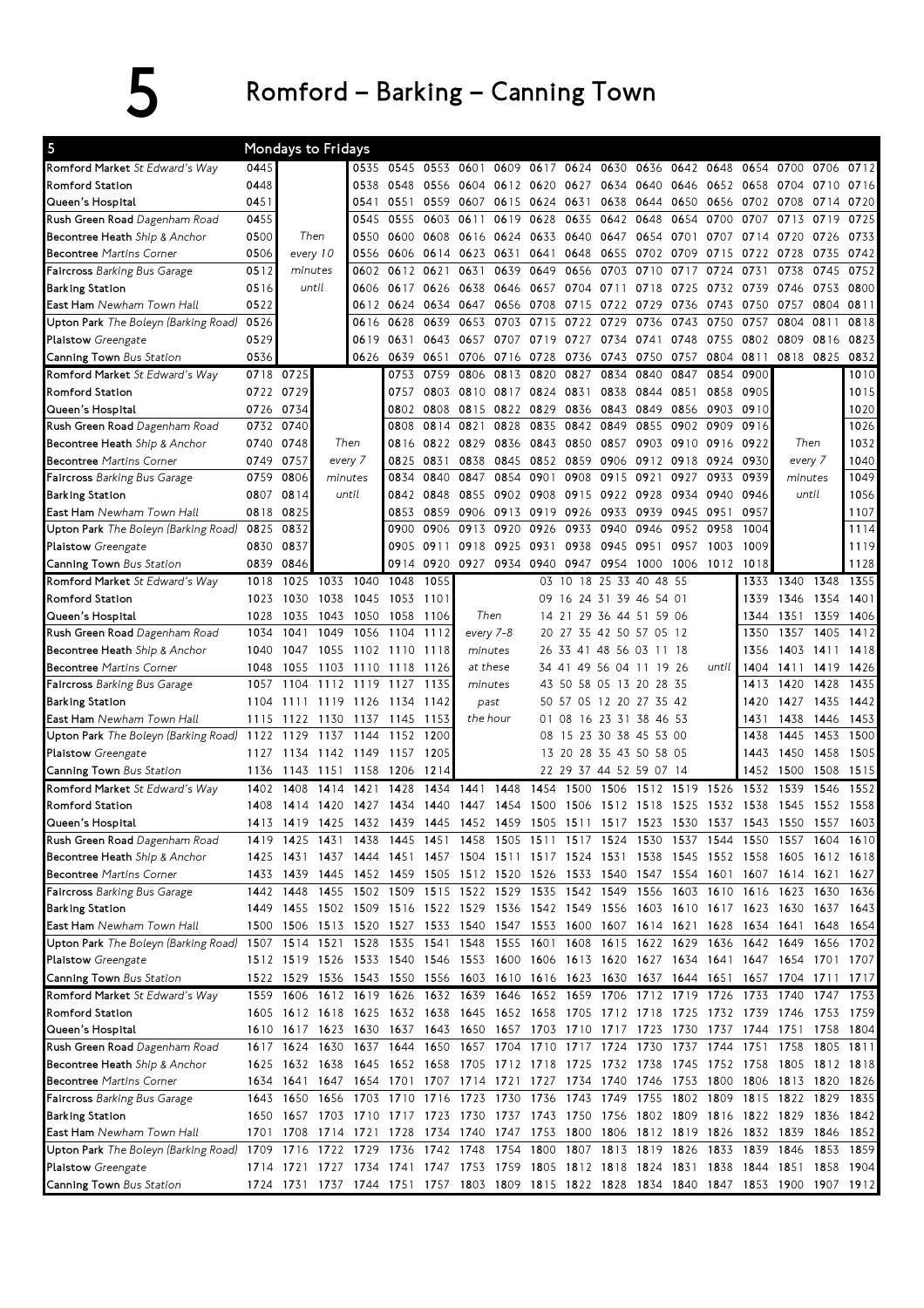| 5                                    |      |          |      | Mondays to Fridays (cont.) |                |                |                                              |                               |                |                          |           |                |           |      |                |                     |      |      |
|--------------------------------------|------|----------|------|----------------------------|----------------|----------------|----------------------------------------------|-------------------------------|----------------|--------------------------|-----------|----------------|-----------|------|----------------|---------------------|------|------|
| Romford Market St Edward's Way       | 1800 | 1807     | 1814 | 1821                       | 1828           | 1836           | 1844                                         |                               | 1852 1901      |                          |           | 1909 1917 1927 | 1937 1947 |      | 1957           | 2008                | 2018 | 2029 |
| <b>Romford Station</b>               | 1806 | 1813     | 1819 | 1826                       | 1833           | 1840           | 1848                                         | 1856                          | 1905           | 1913                     | 1921      | 1931           | 1941      | 1951 | 2001           | 2012                | 2022 | 2033 |
| Queen's Hospital                     | 1811 | 1818     | 1824 | 1831                       | 1838           | 1845           | 1853                                         | 1901                          | 1909           | 1917                     | 1925      | 1935           | 1945      | 1955 | 2005           | 2016                | 2026 | 2037 |
| Rush Green Road Dagenham Road        | 1818 | 1825     | 1831 | 1837                       | 1844           | 1851           | 1859                                         | 1906                          | 1914           | 1922                     | 1930      | 1940           | 1949      | 1959 | 2009           | 2020                | 2030 | 2040 |
| <b>Becontree Heath</b> Ship & Anchor | 1825 | 1832     | 1838 | 1844                       | 1851           | 1858           | 1905                                         | 1912 1920                     |                | 1928                     | 1936      | 1945           | 1954      | 2004 | 2014           | 2025                | 2035 | 2045 |
| <b>Becontree Martins Corner</b>      | 1833 | 1839     | 1845 | 1851                       | 18.58          | 1905           | 1912 1919                                    |                               | 1927           | 1935                     | 1943      | 1952           | 2001      | 2011 | 2021           | 2032                | 2041 | 2051 |
| <b>Faircross</b> Barking Bus Garage  | 1841 | 1847     | 1853 | 1859                       | 1906           | 1913           | 1920                                         | 1927                          | 1935           | 1943                     | 1951      | 2000           | 2009      | 2019 | 2029           | 2039                | 2048 | 2058 |
| <b>Barking Station</b>               | 1848 | 1854     | 1900 | 1905                       | 1912           | 1919           | 1926                                         | 1933                          | 1941           | 1949                     | 1957      | 2006           | 2015      | 2025 | 2034           | 2043                | 2052 | 2102 |
| East Ham Newham Town Hall            | 1858 | 1904     | 1910 | 1915                       | 1922           | 1929           | 1936                                         | 1943 1950                     |                | 1958                     |           | 2006 2015 2024 |           | 2034 | 2042           | 2051                | 2100 | 2110 |
| Upton Park The Boleyn (Barking Road) | 1905 | 1911     | 1917 | 1922                       | 1929           | 1936           | 1943                                         | 1949                          | 1956 2004      |                          | 2012      | 2021           | 2030      | 2039 | 2047           | 2056                | 2105 | 2115 |
| <b>Plaistow</b> Greengate            | 1910 | 1916     | 1922 | 1927                       | 1934           | 1941           | 1948                                         | 1954                          | 2001           |                          | 2009 2017 | 2026           | 2034      | 2043 | 2051           | 2100                | 2109 | 2119 |
| Canning Town Bus Station             | 1918 | 1924     | 1930 | 1935                       | 1942           | 1948           | 1955                                         | 2001                          |                | 2008 2016 2024 2033 2041 |           |                |           | 2050 |                | 2058 2107 2116 2126 |      |      |
| Romford Market St Edward's Way       | 2040 |          |      | 2210                       |                |                | 2220 2230 2240 2250 2300 2310 2320 2330 2340 |                               |                |                          |           |                |           | 2350 | 0000 0010      |                     |      |      |
| <b>Romford Station</b>               | 2043 |          |      |                            | 2213 2223 2233 |                | 2243                                         | 2253                          |                | 2303 2313 2323 2333      |           |                | 2343      | 2353 | 0003 0013      |                     |      |      |
| Queen's Hospital                     | 2047 |          |      | 2217                       | 2227           | 2237 2247      |                                              | 2257                          |                | 2307 2317 2327 2337 2347 |           |                |           | 2357 | 0007           | 0017                |      |      |
| Rush Green Road Dagenham Road        | 2050 |          |      | 2220                       |                | 2230 2240 2250 |                                              | 2300                          | 2310 2320      |                          |           | 2330 2340 2350 |           | 0000 | 0010 0020      |                     |      |      |
| Becontree Heath Ship & Anchor        | 2055 | Then     |      | 2225                       |                | 2235 2245 2255 |                                              | 2304                          |                | 2314 2324 2334 2344 2354 |           |                |           | 0003 | 0013 0023      |                     |      |      |
| <b>Becontree Martins Corner</b>      | 2101 | every 10 |      | 2231                       | 2241           | 2251           | 2301                                         |                               | 2310 2320 2330 |                          |           | 2340 2350 0000 |           | 0008 | 0018 0028      |                     |      |      |
| <b>Faircross</b> Barking Bus Garage  | 2108 | minutes  |      | 2238                       | 2248           | 2258           | 2307                                         |                               | 2316 2326 2336 |                          |           | 2346 2356 0005 |           | 0013 | 0023 0033      |                     |      |      |
| <b>Barking Station</b>               | 2112 | until    |      | 2242                       | 2252           | 2302           | 2311                                         |                               | 2320 2330 2340 |                          |           | 2350 0000 0009 |           | 0017 | 0027           | 0037                |      |      |
| <b>East Ham</b> Newham Town Hall     | 2120 |          |      | 2250                       | 2300           | 2309           | 2318                                         | 2327                          | 2337           | 2347                     | 2357      |                | 0006 0015 | 0023 | 0033 0043      |                     |      |      |
| Upton Park The Boleyn (Barking Road) | 2125 |          |      | 2255                       | 2304           | 2313           | 2322                                         | 2331                          | 2341           | 2351                     | 0001      | 0010           | 0019      | 0027 | 0037           | 0047                |      |      |
| <b>Plaistow</b> Greengate            | 2129 |          |      | 2259                       | 2308           | 2317           | 2326                                         | 2335                          | 2345           | 2355                     | 0004      | 0013           | 0022      | 0030 | 0040           | 0050                |      |      |
| Canning Town Bus Station             | 2136 |          |      | 2306                       |                | 2315 2324 2333 |                                              | 2342 2352 0002 0010 0019 0028 |                |                          |           |                |           |      | 0036 0046 0056 |                     |      |      |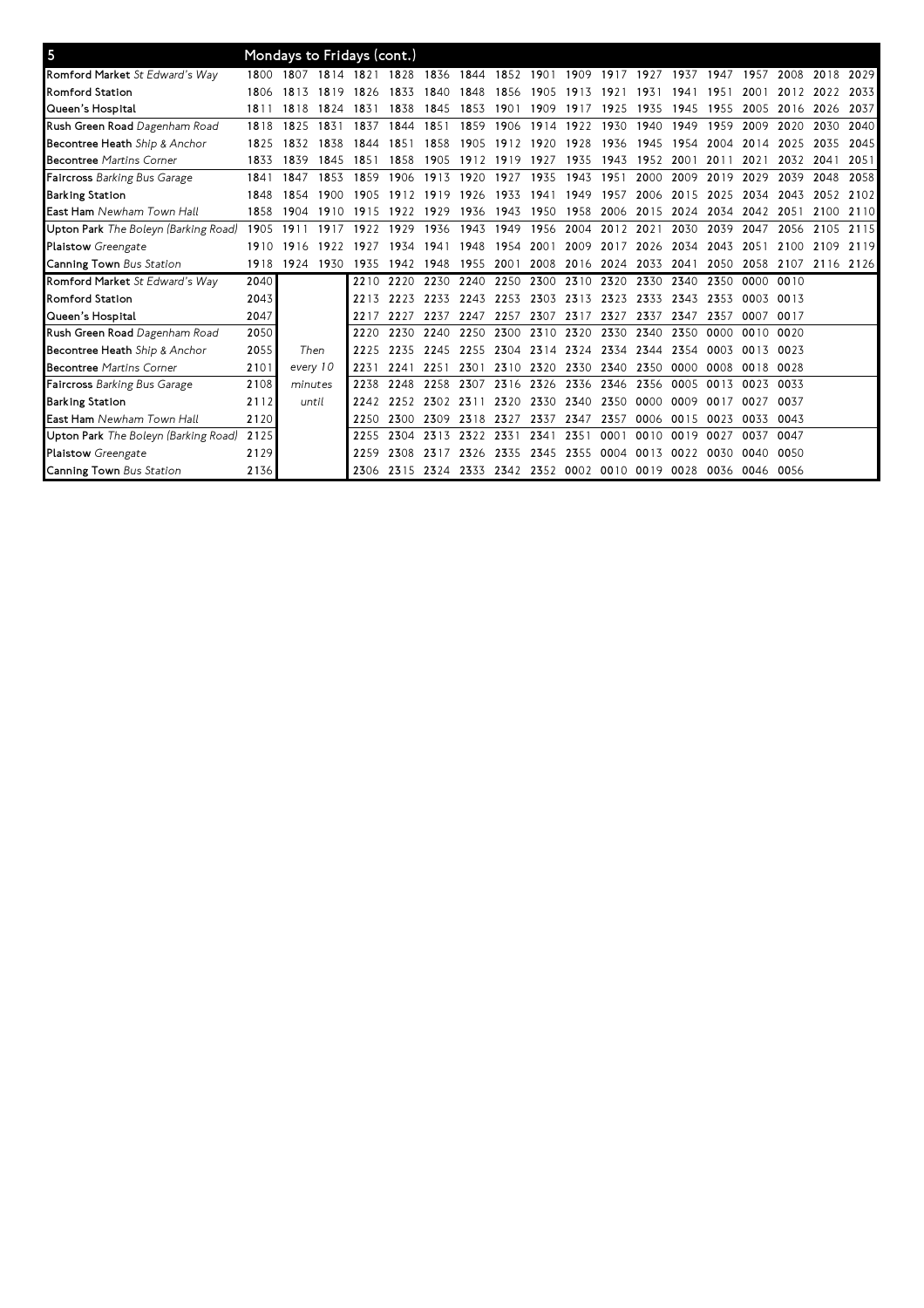| 5                                                               |      |                 |      | Saturdays (also Good Friday)            |           |                |                               |           |           |          |                |                                                                                                        |                     |      |      |                     |           |              |
|-----------------------------------------------------------------|------|-----------------|------|-----------------------------------------|-----------|----------------|-------------------------------|-----------|-----------|----------|----------------|--------------------------------------------------------------------------------------------------------|---------------------|------|------|---------------------|-----------|--------------|
| Romford Market St Edward's Way                                  | 0445 |                 |      |                                         |           |                | 0645 0655 0705 0713 0721      |           | 0729      | 0737     | 0745           |                                                                                                        |                     | 0817 |      | 0824 0830           | 0836      | 0842         |
| <b>Romford Station</b>                                          | 0448 |                 |      | 0648                                    | 0658      | 0708           | 0716                          | 0724 0732 |           | 0740     | 0748           |                                                                                                        |                     | 0820 | 0827 | 0833                | 0839      | 0845         |
| Queen's Hospital                                                | 0451 |                 |      | 0651                                    | 0701      | 0711           | 0719                          | 0727      | 0735      | 0743     | 0752           |                                                                                                        |                     | 0824 | 0831 | 0837                | 0843      | 0849         |
| Rush Green Road Dagenham Road                                   | 0455 |                 |      | 0655                                    | 0705      | 0715           | 0723                          | 0731      | 0739      | 0747     | 0756           |                                                                                                        |                     | 0828 | 0835 | 0841                | 0847      | 0853         |
| Becontree Heath Ship & Anchor                                   | 0459 | Then            |      | 0659                                    | 0709      | 0719           | 0727                          |           | 0735 0743 | 0751     | 0800           | Then                                                                                                   |                     | 0832 | 0839 | 0845                | 0851      | 0857         |
| <b>Becontree Martins Corner</b>                                 | 0505 | every 12        |      | 0705                                    | 0715      | 0725           | 0733                          |           | 0742 0750 | 0758     | 0807           | every 8                                                                                                |                     | 0839 | 0846 | 0852                | 0858      | 0904         |
| <b>Faircross</b> Barking Bus Garage                             | 0511 | minutes         |      | 0711                                    | 0721      | 0731           | 0740                          | 0749      | 0757      | 0805     | 0814           | minutes                                                                                                |                     | 0846 | 0853 | 0859                | 0905      | 0912         |
| <b>Barking Station</b>                                          | 0515 | until           |      | 0715                                    | 0725      | 0735           | 0744                          |           | 0754 0802 |          | 0810 0819      | until                                                                                                  |                     | 0851 | 0858 | 0905                | 0912      | 0919         |
| East Ham Newham Town Hall                                       | 0521 |                 |      | 0721                                    | 0731      | 0742           | 0751                          | 0801      | 0809      | 0817     | 0826           |                                                                                                        |                     | 0858 | 0905 | 0913                | 0920      | 0927         |
| Upton Park The Boleyn (Barking Road)                            | 0525 |                 |      | 0725                                    | 0735      | 0746           | 0756                          | 0806      | 0814      | 0822     | 0831           |                                                                                                        |                     | 0903 | 0910 | 0918                | 0925      | 0932         |
| Plaistow Greengate                                              | 0528 |                 |      | 0728                                    | 0738      | 0750           | 0800                          | 0810 0818 |           | 0826     | 0835           |                                                                                                        |                     | 0907 | 0914 | 0922 0929           |           | 0936         |
| Canning Town Bus Station                                        | 0535 |                 |      | 0735                                    | 0746      | 0758           | 0808                          |           | 0818 0826 | 0834     | 0843           |                                                                                                        |                     | 0915 | 0922 | 0930 0937           |           | 0944         |
| Romford Market St Edward's Way                                  | 0849 | 0856            | 0902 | 0909                                    | 0915      | 0921           | 0927                          | 0934      | 0940      | 0947     | 0953           | 0959                                                                                                   | 1005                | 1011 | 1017 |                     |           | 1059         |
| Romford Station                                                 | 0852 | 0859            | 0905 | 0912                                    | 0918      | 0924           | 0930                          | 0937      | 0943      | 0950     | 0956           | 1003                                                                                                   | 1009                | 1016 | 1022 |                     |           | 1104         |
| Queen's Hospital                                                | 0856 | 0903            | 0909 | 0916                                    | 0922 0928 |                | 0934                          | 0941      | 0947      | 0954     | 1000           | 1007                                                                                                   | 1014                | 1021 | 1027 |                     |           | 1109         |
| Rush Green Road Dagenham Road                                   | 0900 | 0907            | 0914 | 0921                                    | 0927      | 0933           | 0939                          | 0946      | 0952      | 0959     | 1005           | 1013                                                                                                   | 1020                | 1027 | 1033 |                     |           | 1115         |
| Becontree Heath Ship & Anchor                                   | 0904 | 0912            | 0919 | 0926                                    |           | 0932 0938      | 0944                          | 0951      | 0957      | 1004     | 1011           | 1019                                                                                                   | 1026                | 1033 | 1039 | Then                |           | 1121         |
| <b>Becontree Martins Corner</b>                                 | 0911 | 0919            | 0926 | 0933                                    | 0939      | 0945           | 0951                          | 0958      | 1004      |          | 1012 1019      | 1027                                                                                                   | 1034                | 1041 | 1047 | every 7             |           | 1129         |
| Faircross Barking Bus Garage                                    | 0919 | 0927            | 0934 | 0941                                    | 0947      | 0953           | 0959                          | 1006      | 1013      | 1021     | 1028           | 1036                                                                                                   | 1043                | 1050 | 1056 | minutes             |           | 1138         |
| <b>Barking Station</b>                                          | 0926 | 0934            | 0941 | 0948                                    | 0954      | 1000           | 1006                          | 1014      | 1021      | 1029     | 1036           | 1044                                                                                                   | 1051                | 1058 | 1104 | until               |           | 1146         |
| East Ham Newham Town Hall                                       | 0934 | 0942            | 0949 | 0956                                    | 1002      | 1009           | 1016                          | 1024      | 1031      | 1039     | 1046           | 1054                                                                                                   | 1102                | 1110 | 1117 |                     |           | 1159         |
| Upton Park The Boleyn (Barking Road)                            | 0939 | 0947            | 0954 | 1001                                    | 1008      | 1016           | 1023                          | 1031      | 1038      | 1046     | 1053           | 1101                                                                                                   | 1109                | 1117 | 1124 |                     |           | 1206         |
| Plaistow Greengate                                              | 0943 | 0951            | 0958 | 1005                                    | 1013      | 1021           | 1028                          | 1036      | 1043      | 1051     | 1058           | 1106                                                                                                   | 1114                | 1122 | 1129 |                     |           | 1211         |
| Canning Town Bus Station                                        | 0951 | 0959            | 1007 | 1015                                    | 1023      | 1031           | 1038                          | 1046      | 1053      | 1101     | 1108           | 1116                                                                                                   | 1124 1132 1139      |      |      |                     |           | 1221         |
| Romford Market St Edward's Way                                  | 1106 | 1113            | 1120 | 1127                                    | 1134      | 1141           | 1148                          |           |           | 1354     | 1401           | 1408                                                                                                   |                     |      | 1600 |                     | 1607 1614 | 1621         |
| Romford Station                                                 | 1112 | 1119            | 1126 | 1133                                    | 1140      | 1147           | 1154                          |           |           | 1400     |                | 1407 1414                                                                                              |                     |      | 1606 | 1613 1620           |           | 1627         |
| Queen's Hospital                                                | 1117 | 1124            | 1131 | 1138                                    | 1145      | 1152           | 1159                          |           |           | 1405     |                | 1412 1419                                                                                              |                     |      | 1611 | 1618                | 1625      | 1632         |
| Rush Green Road Dagenham Road                                   | 1123 | 1130            | 1137 | 1144                                    | 1151      | 1158           | 1206                          |           |           |          | 1412 1419      | 1425                                                                                                   |                     |      | 1617 | 1624                | 1631      | 1638         |
| Becontree Heath Ship & Anchor                                   | 1129 | 1136            | 1143 | 1150 1157 1205                          |           |                | 1213                          |           | Then      | 1419     | 1425           | 1431                                                                                                   | Then                |      | 1623 | 1630                | 1637      | 1644         |
| <b>Becontree Martins Corner</b>                                 | 1137 | 1144            | 1151 | 1158                                    | 1205      | 1213           | 1221                          |           | every 7   | 1427     | 1433           | 1439                                                                                                   | every 7             |      | 1631 | 1638                | 1645      | 1652         |
| Faircross Barking Bus Garage                                    | 1146 | 1153            | 1200 | 1207                                    | 1214      | 1222           | 1230                          |           | minutes   | 1436     | 1442           | 1448                                                                                                   | minutes             |      | 1640 | 1647                | 1654      | 1701         |
| <b>Barking Station</b>                                          | 1154 | 1201            | 1208 | 1215                                    | 1222 1230 |                | 1238                          |           | until     | 1444     | 1450           | 1456                                                                                                   | until               |      | 1648 | 1655                | 1702 1709 |              |
| East Ham Newham Town Hall                                       | 1207 | 1214            | 1221 | 1228                                    | 1235      | 1243           | 1251                          |           |           |          | 1457 1503 1509 |                                                                                                        |                     |      | 1701 | 1707                | 1713      | 1719         |
| Upton Park The Boleyn (Barking Road)                            | 1214 | 1221            | 1228 | 1235                                    | 1242      | 1250           | 1258                          |           |           | 1504     | 1510           | 1516                                                                                                   |                     |      | 1708 | 1714                | 1720      | 1726         |
| <b>Plaistow</b> Greengate                                       | 1219 | 1226            | 1233 | 1240                                    | 1247      | 1255           | 1303                          |           |           | 1509     | 1515           | 1521                                                                                                   |                     |      | 1713 | 1719                | 1725      | 1731         |
| Canning Town Bus Station                                        | 1229 | 1236            | 1243 | 1250                                    | 1257      | 1305           | 1313                          |           |           | 1519     | 1525           | 153                                                                                                    |                     |      | 1723 | 1729                | 1735      | 1741         |
| Romford Market St Edward's Way                                  | 1628 |                 |      | 1656                                    | 1703      | 171<br>0       | 1717                          | 1724      | 1731      | 1738     | 1746           | 1754                                                                                                   | 1802                | 1810 | 1818 | 1826                | 1834      | 1842         |
| <b>Romford Station</b>                                          | 1634 |                 |      | 1702                                    | 1708      | 1715           | 1722                          | 1729      | 1736      | 1743     | 1751           | 1759                                                                                                   | 1807                | 1815 | 1822 | 1830                | 1838      | 1846         |
| Queen's Hospital                                                | 1639 |                 |      |                                         |           |                |                               |           |           |          |                | 1707 1713 1719 1726 1733 1740 1747 1755 1803 1810 1818 1825                                            |                     |      |      | 1833 1841           |           | 1849         |
|                                                                 | 1645 |                 |      |                                         |           |                | 1732 1739 1746                |           |           |          |                |                                                                                                        |                     |      |      |                     |           |              |
| Rush Green Road Dagenham Road                                   | 1651 |                 |      |                                         |           | 1719 1725      |                               |           |           |          | 1753 1801 1808 |                                                                                                        | 1815 1823           |      | 1830 | 1838                | 1846      | 1854         |
| Becontree Heath Ship & Anchor                                   | 1659 | Then<br>every 7 |      |                                         |           | 1733 1739 1746 |                               | 1753 1800 |           |          |                | 1719 1725 1731 1738 1745 1752 1759 1807 1814 1821 1829 1836 1844 1852 1900<br>1807 1815 1822 1829 1837 |                     |      |      | 1844 1852 1900      |           | 1908         |
| <b>Becontree Martins Corner</b><br>Faircross Barking Bus Garage | 1708 | minutes         |      | 1727<br>1736                            |           | 1742 1748      | 1755                          |           | 1802 1808 |          | 1815 1823      |                                                                                                        | 1837                | 1845 |      | 1852 1900           | 1908      | 1916         |
| <b>Barking Station</b>                                          | 1716 | until           |      | 1744                                    |           |                |                               |           |           |          |                | 1830<br>1750 1756 1803 1809 1815 1822 1830 1837 1844                                                   |                     |      |      | 1852 1859 1907 1914 |           | 1922         |
| East Ham Newham Town Hall                                       | 1726 |                 |      | 1754                                    |           |                |                               |           |           |          |                | 1800 1806 1813 1819 1825 1832 1840 1847 1854 1902 1909 1916 1923                                       |                     |      |      |                     |           | 1931         |
| Upton Park The Boleyn (Barking Road)                            | 1733 |                 |      | 1801                                    |           |                |                               |           |           |          |                | 1807 1813 1820 1826 1832 1839 1847 1854 1901 1909 1915 1922 1929                                       |                     |      |      |                     |           | 1937         |
|                                                                 | 1738 |                 |      | 1806                                    |           |                |                               |           |           |          |                | 1812 1818 1825 1831 1837 1844 1852 1859 1906 1914 1920 1927 1934                                       |                     |      |      |                     |           | 1942         |
| Plaistow Greengate                                              | 1748 |                 |      |                                         |           |                |                               |           |           |          |                |                                                                                                        |                     |      |      |                     |           |              |
| Canning Town Bus Station                                        |      |                 |      | 1910 1920 1930 1940 1950 2000           |           |                | 1816 1822 1828 1835 1841 1847 |           |           |          |                | 1854 1902 1909 1916 1923 1929 1936 1943                                                                |                     |      |      |                     |           | 1951         |
| Romford Market St Edward's Way                                  |      | 1850 1900       |      |                                         |           |                |                               |           |           |          |                | 2210 2220 2230 2240 2250<br>2213 2223 2233 2243 2253                                                   |                     |      |      |                     |           | 0010<br>0013 |
| Romford Station                                                 |      |                 |      | 1854 1904 1914 1924 1934 1944 1954 2003 |           |                |                               |           |           |          |                |                                                                                                        |                     |      |      |                     |           |              |
| Queen's Hospital                                                |      |                 |      | 1857 1907 1917 1927 1937 1947 1957 2006 |           |                |                               |           |           |          |                | 2216 2226 2236 2246 2256                                                                               |                     |      |      |                     |           | 0016         |
| Rush Green Road Dagenham Road                                   |      |                 |      | 1902 1912 1922 1932 1942 1952 2002 2010 |           |                |                               |           |           |          |                | 2220 2230 2240 2250 2300                                                                               |                     |      |      |                     |           | 0020         |
| Becontree Heath Ship & Anchor                                   | 1908 |                 |      | 1917 1927 1937 1947 1957 2007 2015      |           |                |                               |           |           | Then     |                | 2225 2235 2245 2255 2304                                                                               |                     |      |      | Then                |           | 0024         |
| <b>Becontree Martins Corner</b>                                 |      | 1915 1924       |      | 1934 1944 1954 2004 2013 2021           |           |                |                               |           |           | every 10 | 2231           |                                                                                                        | 2241 2251 2301 2310 |      |      | every 10            |           | 0030         |
| <b>Faircross</b> Barking Bus Garage                             |      | 1923 1932 1942  |      | 1952 2002 2011 2020 2028                |           |                |                               |           | minutes   |          | 2238           | 2248 2258 2307 2316                                                                                    |                     |      |      | minutes             |           | 0036         |
| <b>Barking Station</b>                                          |      |                 |      | 1929 1938 1948 1958 2006 2015 2024      |           |                |                               | 2032      |           | until    |                | 2242 2252 2302 2311 2320                                                                               |                     |      |      |                     | until     | 0040         |
| East Ham Newham Town Hall                                       | 1938 |                 |      | 1947 1957 2007 2014 2023 2032 2040      |           |                |                               |           |           |          |                | 2250 2300 2308 2317 2326                                                                               |                     |      |      |                     |           | 0046         |
| Upton Park The Boleyn (Barking Road) 1944                       |      |                 |      | 1953 2003 2012 2019 2028 2037           |           |                |                               | 2045      |           |          |                | 2255 2304 2312 2321 2330                                                                               |                     |      |      |                     |           | 0050         |
| Plaistow Greengate                                              |      |                 |      | 1949 1958 2007 2016 2023 2032 2041      |           |                |                               | 2049      |           |          |                | 2259 2308 2316 2325 2334                                                                               |                     |      |      |                     |           | 0054         |
| Canning Town Bus Station                                        |      |                 |      | 1958 2007 2015 2024 2031 2040 2049 2057 |           |                |                               |           |           |          |                | 2307 2315 2323 2332 2341                                                                               |                     |      |      |                     |           | 0101         |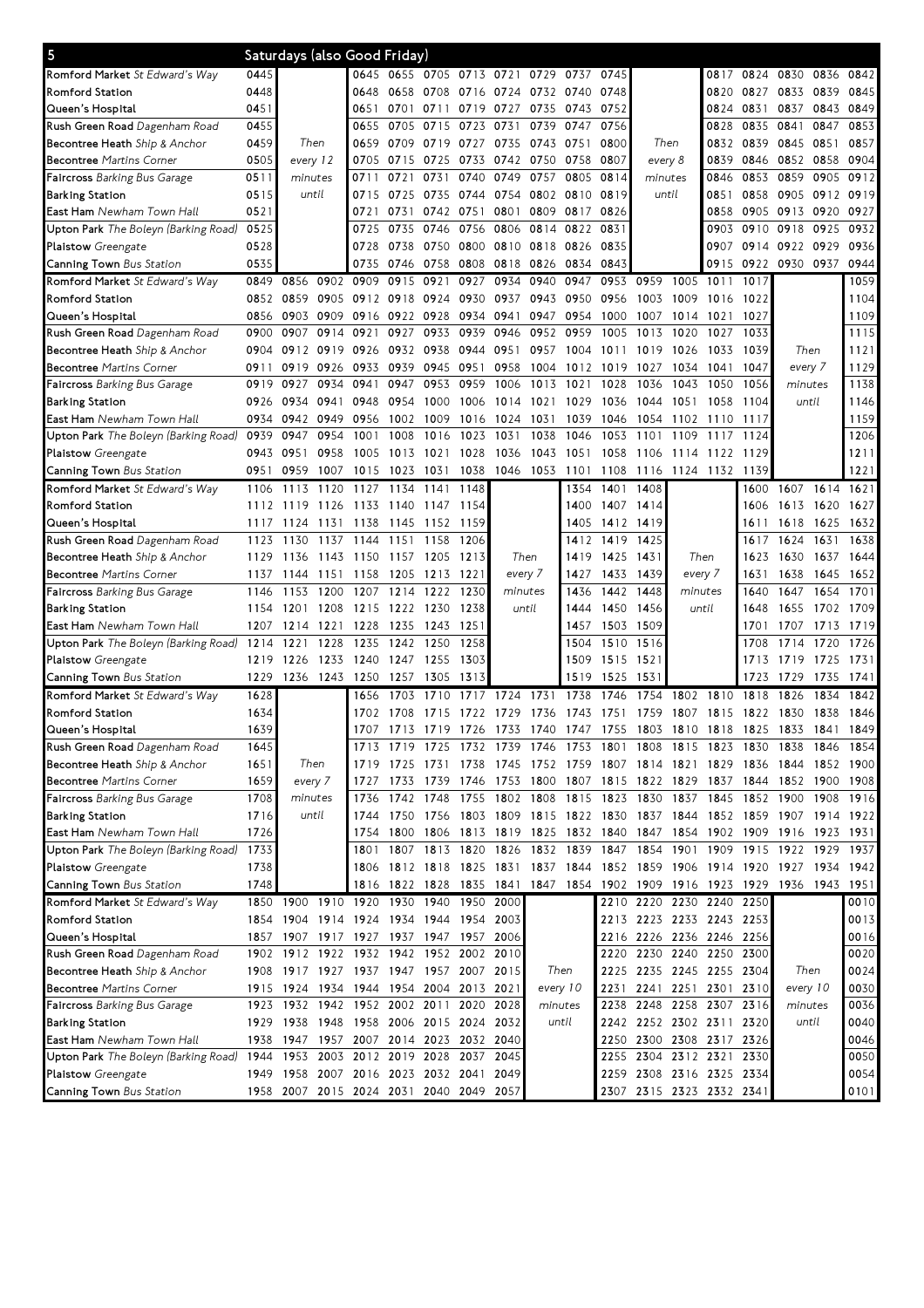| $\overline{\mathbf{5}}$                                                           |      | Sundays and other Public Holidays (except Christmas Day) |      |                               |      |                |                          |                |      |           |           |           |                                    |       |           |           |      |      |
|-----------------------------------------------------------------------------------|------|----------------------------------------------------------|------|-------------------------------|------|----------------|--------------------------|----------------|------|-----------|-----------|-----------|------------------------------------|-------|-----------|-----------|------|------|
| Romford Market St Edward's Way                                                    | 0445 |                                                          |      |                               |      | 0657 0709 0721 |                          | 0733 0745 0755 |      | 0805      | 0815 0824 |           |                                    |       |           | 0909 0917 | 0926 | 0934 |
| <b>Romford Station</b>                                                            | 0448 |                                                          |      | 0700                          |      | 0712 0724      | 0736                     | 0748           | 0758 | 0808      | 0818      | 0827      |                                    |       | 0912 0920 |           | 0929 | 0937 |
| Queen's Hospital                                                                  | 0451 |                                                          |      | 0703                          | 0715 | 0727           | 0739                     | 0751           | 0801 | 0811      | 0821      | 0830      |                                    |       | 0915      | 0923      | 0932 | 0940 |
| Rush Green Road Dagenham Road                                                     | 0454 |                                                          |      | 0706                          | 0718 | 0730           | 0742                     | 0754           | 0804 | 0814      | 0824      | 0834      |                                    |       | 0919      | 0927      | 0936 | 0944 |
| Becontree Heath Ship & Anchor                                                     | 0459 | Then                                                     |      | 0711                          |      | 0723 0735 0747 |                          | 0759           | 0809 | 0819      | 0829      | 0839      | Then                               |       | 0924      | 0932 0941 |      | 0949 |
| <b>Becontree Martins Corner</b>                                                   | 0504 | every 12                                                 |      | 0716                          | 0728 | 0740 0753      |                          | 0805 0815      |      | 0825      | 0835      | 0845      | every 9                            |       | 0930      | 0938      | 0947 | 0955 |
| Faircross Barking Bus Garage                                                      | 0510 | minutes                                                  |      | 0722                          | 0734 | 0746           | 0759                     | 0811           | 0822 | 0832      | 0842      | 0852      | minutes                            |       | 0937      | 0945      | 0954 | 1002 |
| <b>Barking Station</b>                                                            | 0514 | until                                                    |      | 0726                          | 0738 | 0750           | 0803                     | 0815           | 0826 | 0836      | 0846      | 0856      | until                              |       | 0941      | 0949      | 0959 | 1007 |
| East Ham Newham Town Hall                                                         | 0520 |                                                          |      | 0732                          | 0744 | 0756 0810      |                          | 0822 0833      |      | 0843      | 0853      | 0903      |                                    |       | 0948      | 0957      | 1007 | 1015 |
| Upton Park The Boleyn (Barking Road)                                              | 0524 |                                                          |      | 0736                          | 0749 | 0801           | 0815                     | 0827           | 0838 | 0848      | 0858      | 0908      |                                    |       | 0953      | 1003      | 1013 | 1021 |
| Plaistow Greengate                                                                | 0527 |                                                          |      | 0739                          | 0752 | 0804           | 0818                     | 0831           | 0842 | 0852      | 0902      | 0912      |                                    |       | 0957      | 1007      | 1017 | 1025 |
| Canning Town Bus Station                                                          | 0534 |                                                          |      | 0746                          | 0759 | 0811           | 0825                     | 0839           | 0850 | 0900      | 0910      | 0920      |                                    |       | 1005      | 1015      | 1025 | 1033 |
| Romford Market St Edward's Way                                                    |      | 0942 0948                                                | 0954 | 1001                          | 1008 | 1015           | 1022                     | 1028           | 1034 | 1040      | 1048      | 1056      | 1104 1112 1119                     |       |           |           |      | 1503 |
| Romford Station                                                                   | 0945 | 0951                                                     | 0957 | 1004                          | 1012 | 1019           | 1026                     | 1032           | 1038 | 1044      | 1052      | 1100      | 1108                               | 1116  | 1124      |           |      | 1508 |
|                                                                                   | 0948 | 0954                                                     | 1001 | 1008                          | 1016 | 1023           | 1030                     | 1036           | 1042 | 1048      | 1056      | 1104      | 1112                               | 1120  | 1128      |           |      | 1512 |
| Queen's Hospital                                                                  | 0952 | 0958                                                     | 1005 | 1012                          | 1020 | 1027           | 1034                     | 1040           | 1046 | 1052      | 1100      | 1109      | 1117                               | 1125  | 1133      |           |      | 1517 |
| Rush Green Road Dagenham Road                                                     |      |                                                          |      |                               |      |                |                          |                |      |           |           |           |                                    |       |           | Then      |      | 1523 |
| Becontree Heath Ship & Anchor                                                     | 0957 | 1003                                                     | 1010 | 1018                          | 1026 | 1033           | 1040                     | 1046           | 1052 | 1058      | 1106      | 1115      | 1123                               | 1131  | 1139      |           |      |      |
| <b>Becontree Martins Corner</b>                                                   | 1003 | 1010                                                     | 1018 | 1026                          | 1034 | 1041           | 1048                     | 1054           | 1100 | 1106      | 1114      | 1123      | 1131                               | 1139  | 1147      | every 8   |      | 1531 |
| Faircross Barking Bus Garage                                                      | 1010 | 1018                                                     | 1026 | 1034                          | 1042 | 1049           | 1056                     | 1102           | 1108 | 1115      | 1123      | 1132      | 1140                               | 1148  | 1156      | minutes   |      | 1540 |
| <b>Barking Station</b>                                                            | 1016 | 1024                                                     | 1032 | 1040                          | 1048 | 1055           | 1102                     | 1108           | 1115 | 1122      | - 1130    | 1139      | 1147                               | -1155 | 1203      | until     |      | 1547 |
| East Ham Newham Town Hall                                                         | 1024 | 1032                                                     | 1040 | 1048                          | 1056 | 1103           | 1111                     | 1118           | 1126 | 1134      | 1142      | 1151      | 1159                               | 1207  | 1215      |           |      | 1559 |
| Upton Park The Boleyn (Barking Road)                                              | 1030 | 1038                                                     | 1046 | 1054                          | 1102 | 1110           | 1118                     | 1126           | 1134 | 1142      | 1150      | 1159      | 1207                               | 1215  | 1223      |           |      | 1607 |
| Plaistow Greengate                                                                | 1034 | 1042                                                     | 1050 | 1058                          | 1106 | 1114           | 1123                     | 1131           | 1139 | 1147      | - 1155    | 1204      | 1212                               | 1220  | 1228      |           |      | 1612 |
| Canning Town Bus Station                                                          | 1042 | 1050                                                     | 1058 | 1106 1115                     |      | 1123           | 1132                     | 1140           | 1148 | 1156      | 1204      | 1213 1221 |                                    | 1229  | 1237      |           |      | 1621 |
| Romford Market St Edward's Way                                                    | 1511 | 1519                                                     | 1528 |                               |      | 1616           | 1624                     | 1633           | 1642 | 1651      | 1700      | 1709      | 1718                               | 1728  | 1738      | 1748      | 1758 | 1808 |
| <b>Romford Station</b>                                                            | 1516 | 1524                                                     | 1533 |                               |      | 1621           | 1629                     | 1638           | 1647 | 1656      | -1705     | 1714      | 1723                               | 1733  | 1742      | 1752      | 1802 | 1812 |
| Queen's Hospital                                                                  | 1520 | 1528                                                     | 1537 |                               |      | 1625           | 1633                     | 1642 1651      |      | 1700      | -1709     | 1718      | 1727                               | 1737  | 1746      | 1756      | 1806 | 1816 |
| Rush Green Road Dagenham Road                                                     | 1525 | 1533                                                     | 1541 |                               |      | 1629           | 1637                     | 1646           | 1655 | 1704      | 1713      | 1722      | 1731                               | 1741  | 1750      | 1800      | 1810 | 1820 |
| Becontree Heath Ship & Anchor                                                     | 1531 | 1539                                                     | 1547 | Then                          |      | 1635           | 1643                     | 1652 1701      |      | 1710      | 1719      | 1728      | 1737                               | 1746  | 1755      | 1805      | 1815 | 1825 |
| <b>Becontree Martins Corner</b>                                                   | 1539 | 1546                                                     | 1554 | every 8                       |      | 1642           | 1650                     | 1659           | 1708 | 1717      | 1726      | 1735      | 1743                               | 1752  | 1801      | 1811      | 1821 | 1831 |
| Faircross Barking Bus Garage                                                      | 1547 | 1554                                                     | 1602 | minutes                       |      | 1650           | 1658                     | 1707           | 1716 | 1725      | 1734      | 1743      | 1751                               | 1800  | 1809      | 1818      | 1828 | 1838 |
| <b>Barking Station</b>                                                            | 1554 | 1601                                                     | 1609 | until                         |      | 1657           | 1705                     | 1714           | 1723 | 1732      | 1741      | 1749      | 1757                               | 1806  | 1815      | 1824      | 1834 | 1844 |
| East Ham Newham Town Hall                                                         | 1606 | 1613                                                     | 1621 |                               |      | 1709           | 1717                     | 1726           | 1734 | 1742      | 1751      | 1759      | 1807                               | 1816  | 1825      | 1834      | 1844 | 1854 |
| Upton Park The Boleyn (Barking Road)                                              | 1614 | 1621                                                     | 1629 |                               |      | 1717           | 1725                     | 1733           | 1741 | 1749      | 1758      | 1806      | 1814                               | 1823  | 1832      | 1841      | 1851 | 1901 |
| <b>Plaistow</b> Greengate                                                         | 1619 | 1626                                                     | 1634 |                               |      | 1722           | 1730                     | 1738           | 1746 | 1754      | 1803      | 1811      | 1819                               | 1828  | 1837      | 1846      | 1856 | 1906 |
| Canning Town Bus Station                                                          | 1628 | 1635                                                     | 1643 |                               |      | 1731           | 1738                     | 1746           | 1754 | 1802 1811 |           | 1819      | 1827                               | 1836  | 1845      | 1854      | 1904 | 1914 |
| Romford Market St Edward's Way                                                    | 1818 | 1828                                                     | 1838 | 1848                          | 1858 | 1908           | 1919                     | 1929           | 1940 |           |           | 2200      | 2210                               | 2220  | 2230      | 2240      | 2250 | 2300 |
| Romford Station                                                                   | 1822 | 1832                                                     | 1842 | 1852                          | 1902 | 1912           | 1923                     | 1933           | 1943 |           |           | 2203      | 2213                               | 2223  | 2233      | 2243      | 2253 | 2303 |
| Queen's Hospital                                                                  | 1826 | 1836 1846 1856                                           |      |                               |      | 1906 1916 1926 |                          | 1936           | 1946 |           |           |           | 2206 2216 2226 2236 2246 2256 2306 |       |           |           |      |      |
| Rush Green Road Dagenham Road                                                     | 1830 | 1840 1850 1900 1910 1920 1930 1940 1950                  |      |                               |      |                |                          |                |      |           |           |           | 2210 2220 2230 2240 2250 2300 2309 |       |           |           |      |      |
| Becontree Heath Ship & Anchor                                                     | 1835 | 1845 1855 1905 1915 1925 1935 1945 1955                  |      |                               |      |                |                          |                |      | Then      |           |           | 2215 2225 2235 2245 2255 2305 2314 |       |           |           |      |      |
| <b>Becontree Martins Corner</b>                                                   | 1841 | 1851                                                     |      | 1901 1911 1921 1931 1941 1951 |      |                |                          |                | 2001 | every 10  |           |           | 2221 2231 2241 2251 2301 2310 2319 |       |           |           |      |      |
| Faircross Barking Bus Garage                                                      | 1848 | 1858 1908 1918                                           |      |                               |      |                | 1928 1938 1948 1958 2008 |                |      | minutes   |           |           | 2228 2238 2248 2258 2307 2316 2325 |       |           |           |      |      |
| <b>Barking Station</b>                                                            |      | 1854 1904 1914 1924 1933 1942 1952 2002 2012             |      |                               |      |                |                          |                |      |           | until     |           | 2232 2242 2252 2302 2311 2320 2329 |       |           |           |      |      |
| East Ham Newham Town Hall                                                         |      | 1904 1914 1924 1933 1941                                 |      |                               |      |                | 1950 2000 2010 2020      |                |      |           |           |           | 2240 2250 2300 2309 2317 2326 2335 |       |           |           |      |      |
| Upton Park The Boleyn (Barking Road) 1911 1921 1931 1939 1947 1956 2006 2016 2026 |      |                                                          |      |                               |      |                |                          |                |      |           |           |           | 2246 2256 2305 2314 2322 2331 2340 |       |           |           |      |      |
|                                                                                   |      |                                                          |      |                               |      |                |                          |                |      |           |           |           | 2250 2300 2309 2318 2326 2335 2344 |       |           |           |      |      |
| Plaistow Greengate                                                                |      | 1916 1926 1935 1943 1951 2000 2010 2020 2030             |      |                               |      |                |                          |                |      |           |           |           |                                    |       |           |           |      |      |
| Canning Town Bus Station                                                          |      | 1924 1934 1943 1951 1959 2008 2018 2028 2038             |      |                               |      |                |                          |                |      |           |           |           | 2258 2307 2316 2325 2333 2342 2351 |       |           |           |      |      |
| Romford Market St Edward's Way                                                    | 2310 |                                                          |      | 0010                          |      |                |                          |                |      |           |           |           |                                    |       |           |           |      |      |
| Romford Station                                                                   | 2313 |                                                          |      | 0013                          |      |                |                          |                |      |           |           |           |                                    |       |           |           |      |      |
| Queen's Hospital                                                                  | 2316 |                                                          |      | 0016                          |      |                |                          |                |      |           |           |           |                                    |       |           |           |      |      |
| Rush Green Road Dagenham Road                                                     | 2319 |                                                          |      | 0019                          |      |                |                          |                |      |           |           |           |                                    |       |           |           |      |      |
| Becontree Heath Ship & Anchor                                                     | 2324 | Then                                                     |      | 0024                          |      |                |                          |                |      |           |           |           |                                    |       |           |           |      |      |
| <b>Becontree Martins Corner</b>                                                   | 2329 | every 10                                                 |      | 0029                          |      |                |                          |                |      |           |           |           |                                    |       |           |           |      |      |
| Faircross Barking Bus Garage                                                      | 2335 | minutes                                                  |      | 0035                          |      |                |                          |                |      |           |           |           |                                    |       |           |           |      |      |
| <b>Barking Station</b>                                                            | 2339 | until                                                    |      | 0039                          |      |                |                          |                |      |           |           |           |                                    |       |           |           |      |      |
| East Ham Newham Town Hall                                                         | 2345 |                                                          |      | 0045                          |      |                |                          |                |      |           |           |           |                                    |       |           |           |      |      |
| Upton Park The Boleyn (Barking Road)                                              | 2350 |                                                          |      | 0050                          |      |                |                          |                |      |           |           |           |                                    |       |           |           |      |      |
| Plaistow Greengate                                                                | 2354 |                                                          |      | 0054                          |      |                |                          |                |      |           |           |           |                                    |       |           |           |      |      |
| Canning Town Bus Station                                                          | 0001 |                                                          |      | 0101                          |      |                |                          |                |      |           |           |           |                                    |       |           |           |      |      |

Operated by Blue Triangle **Exercise 26.8.17** Www.londonbusroutes.net 26.8.17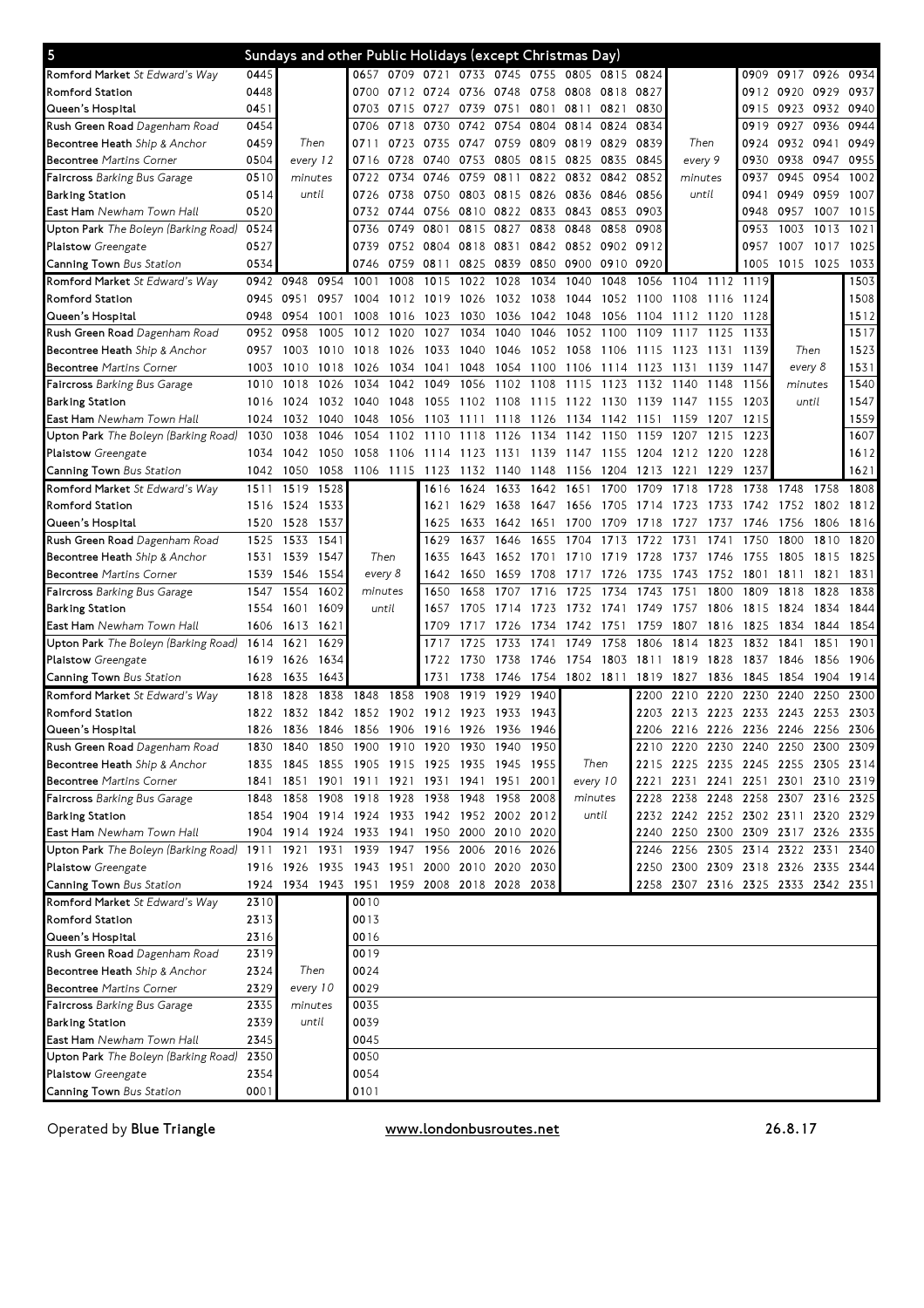## 5 Canning Town – Barking – Romford

| 5                                           |              | Mondays to Fridays |                  |                     |           |                                                   |                |           |                |                |              |              |                          |           |                                                                                           |                     |           |              |
|---------------------------------------------|--------------|--------------------|------------------|---------------------|-----------|---------------------------------------------------|----------------|-----------|----------------|----------------|--------------|--------------|--------------------------|-----------|-------------------------------------------------------------------------------------------|---------------------|-----------|--------------|
| Canning Town Bus Station                    |              |                    |                  |                     |           | 0605 0615 0625 0635 0645 0654 0701                |                |           | 0708 0715 0721 |                | 0727         | 0733         |                          | 0739 0746 | 0753                                                                                      | 0759                | 0806      | 0812         |
| <b>Plaistow</b> Greengate                   |              | 0612 0622          |                  |                     |           | 0632 0642 0653 0702 0709                          |                | 0716 0723 |                | 0729           | 0735 0742    |              | 0749                     | 0756      | 0803                                                                                      | 0809                | 0816      | 0822         |
| <b>Upton Park</b> The Boleyn (Barking Road) | 0614         | 0624               | 0634             | 0644                | 0655      | 0704                                              | 0711           | 0718      | 0725           |                | 0732 0738    | 0745         |                          | 0752 0759 | 0806                                                                                      | 0812 0819           |           | 0825         |
| <b>East Ham</b> Newham Town Hall            | 0619         | 0629               | 0639             | 0649                | 0701      | 0710                                              | 0717           | 0724      | 0732           | 0739           | 0746         | 0753         | 0800                     | 0807      | 0814                                                                                      | 0820                | 0827      | 0833         |
| <b>Barking Station</b>                      | 0626         | 0636               |                  | 0647 0658 0710 0719 |           |                                                   | 0726           | 0734 0742 |                |                | 0750 0757    | 0804         | 0811                     | 0818      | 0825                                                                                      | 0831                | 0838      | 0844         |
| <b>Faircross</b> Barking Bus Garage         | 0630         | 0640               | 0651             |                     | 0702 0715 | 0724                                              | 0732 0740 0748 |           |                |                | 0756 0803    | 0810         | 0817                     | 0824      | 0831                                                                                      | 0837                | 0844      | 0850         |
| <b>Becontree</b> Martins Corner             | 0636         | 0646               | 0658             | 0709                | 0723      | 0732                                              | 0740           | 0748      | 0756           | 0804           | 0811         | 0818         | 0825                     | 0832      | 0839                                                                                      | 0845                | 0852      | 0858         |
| <b>Becontree Heath</b> Ship & Anchor        | 0642         | 0654               | 0706             | 0717                | 0731      | 0741                                              | 0749           | 0757      | 0805           | 0813           | 0820         | 0827         | 0834                     | 0841      | 0848                                                                                      | 0854                | 0901      | 0908         |
| <b>Rush Green Road</b> Dagenham Road        | 0648         | 0701               | 0713             | 0724                | 0738      | 0748                                              | 0756           | 0804      |                | 0812 0820 0827 |              | 0834         | 0841                     | 0848      | 0855                                                                                      | 0901                | 0908      | 0915         |
| Queen's Hospital                            | 0652         | 0705               | 0718             | 0729                | 0744      | 0754                                              | 0802           | 0810      | 0818           | 0826           | 0833         | 0840         | 0847                     | 0854      | 0900                                                                                      | 0906                | 0913      | 0920         |
| Romford Station                             | 0655         | 0709               | 0723             | 0734                | 0749      | 0759                                              | 0807           |           | 0815 0823      | 0831           | 0838         | 0845         | 0852                     | 0859      | 0905                                                                                      | 0911                | 0918      | 0925         |
| Romford Market St Edward's Way              | 0658         | 0712 0726          |                  | 0737                |           | 0752 0802                                         | 0810           | 0818 0826 |                |                | 0834 0841    | 0848         | 0855                     | 0902      | 0908                                                                                      | 0914 0921           |           | 0928         |
| <b>Canning Town</b> Bus Station             | 0819         | 0825               | 0832             | 0839                | 0845      | 0852                                              | 0858           | 0905      | 0912           | 0918           | 0925         | 0932         | 0938                     | 0945      | 0952                                                                                      | 0959                | 1006      | 1014         |
| <b>Plaistow</b> Greengate                   | 0829         | 0835               | 0842             | 0849                | 0855      | 0902                                              | 0909           | 0916 0923 |                | 0929           | 0936         | 0943         | 0949                     | 0956      | 1003                                                                                      | 1010                | 1017      | 1025         |
| Upton Park The Boleyn (Barking Road)        | 0832         | 0838               | 0845             | 0852                | 0858      | 0905                                              | 0912           | 0919 0926 |                | 0932           | 0939         | 0946         | 0952                     | 0959      | 1006                                                                                      | 1013                | 1020      | 1028         |
| <b>East Ham</b> Newham Town Hall            | 0840         | 0846               | 0853             | 0900                | 0907      | 0914                                              | 0921           | 0928      | 0935           | 0941           | 0948         | 0955         | 1001                     | 1008      | 1015                                                                                      | 1022                | 1029      | 1037         |
| <b>Barking Station</b>                      | 0851         | 0857               | 0904             | 0911                | 0918      | 0925                                              | 0932           | 0939 0946 |                |                | 0952 0959    | 1006         |                          | 1012 1019 | 1026                                                                                      | 1033                | 1040      | 1048         |
| <b>Faircross</b> Barking Bus Garage         | 0857         | 0905               | 0912             | 0919                | 0926      | 0933                                              | 0940           | 0947      | 0954           | 1000           | 1007         | 1014         | 1020                     | 1027      | 1034                                                                                      | 1041                | 1048      | 1056         |
| <b>Becontree Martins Corner</b>             | 0905         | 0913               | 0920             | 0927                | 0934      | 0941                                              | 0948           | 0955      | 1002           | 1008           | 1015         | 1022         | 1028                     | 1035      | 1042                                                                                      | 1049                | 1056      | 1104         |
| <b>Becontree Heath</b> Ship & Anchor        | 0915         | 0923               | 0930             | 0937                | 0944      | 0951                                              | 0958           | 1005      | 1012 1018      |                | 1025         | 1032         | 1038                     | 1045      | 1052                                                                                      | 1059                | 1106      | 1114         |
| Rush Green Road Dagenham Road               | 0922         | 0929               | 0936             | 0943                | 0950      | 0957                                              | 1004           | 1011      | 1018           | 1024 1031      |              | 1038         | 1044                     | 1051      | 1058                                                                                      | 1105                | 1112      | 1120         |
| Queen's Hospital                            | 0927         | 0934               | 0941             | 0948                | 0955      | 1002                                              | 1009           | 1016      | 1023           | 1029           | 1036         | 1043         | 1049                     | 1056      | 1103                                                                                      | 1110                | 1117      | 1125         |
| Romford Station                             |              | 0932 0939          | 0946             | 0953                | 1000      | 1007                                              | 1014           | 1021 1028 |                |                | 1034 1041    | 1048         |                          | 1054 1101 | 1108                                                                                      | 1115                | 1122      | 1130         |
| Romford Market St Edward's Way              | 0935         |                    | 0942 0949 0956   |                     | 1003      | 1010                                              | 1017           | 1024 1031 |                | 1037           | 1044         | 1051         | 1057                     | 1104      | 1111                                                                                      | 1118                | 1125      | 1133         |
| <b>Canning Town</b> Bus Station             | 1021         |                    |                  | 29.                 |           | 36 44 51 59 06                                    | 14             | 21        |                | 1321           | 1328         | 1335         | 1342                     | 1349      | 1355                                                                                      | 1402                | 1409      | 1415         |
| Plaistow Greengate                          | 1032         |                    |                  |                     |           | 40 47 55 02 10 17 25 32                           |                |           |                | 1332           | 1339         | 1346         | 1353 1400                |           | 1406                                                                                      | 1413 1420           |           | 1426         |
| Upton Park The Boleyn (Barking Road)        | 1035         | Then               |                  |                     |           | 43 50 58 05 13 20 28 35                           |                |           |                | 1335           | 1342 1349    |              |                          | 1356 1403 | 1409                                                                                      |                     | 1416 1423 | 1429         |
| <b>East Ham</b> Newham Town Hall            | 1044         | every 7-8          |                  |                     |           | 52 59 07 14 22 29 37 44                           |                |           |                | 1344           | 1351         | 1358         |                          | 1405 1412 | 1418                                                                                      | 1425                | 1432      | 1438         |
|                                             | 1055         | minutes            |                  |                     |           | 03 10 18 25 33 40 48 55                           |                |           |                | 1355           | 1402         | 1409         | 1416                     | 1423      | 1429                                                                                      | 1436                | 1443      | 1449         |
| <b>Barking Station</b>                      | 1103         |                    | at these         | 11                  |           | 18 26 33 41 48                                    |                | 56 03     | until          | 1403           | 1410         | 1417         |                          | 1424 1431 | 1437                                                                                      | 1444                | 1451      | 1457         |
| <b>Faircross</b> Barking Bus Garage         |              | minutes            |                  |                     |           |                                                   |                |           |                | 1411           | 1418         | 1425         | 1432                     | 1439      | 1445                                                                                      | 1452                | 1459      | 1505         |
| <b>Becontree</b> Martins Corner             | 1111         |                    |                  |                     |           | 19 26 34 41 49 56 04 11                           |                |           |                |                | 1428         | 1435         |                          | 1443 1450 |                                                                                           |                     |           | 1517         |
| <b>Becontree Heath</b> Ship & Anchor        | 1121         |                    | past<br>the hour |                     |           | 29 36 44 51 59 06 14 21                           |                |           |                | 1421<br>1427   |              |              |                          |           | 1457                                                                                      | 1504 1511           |           |              |
| <b>Rush Green Road</b> Dagenham Road        | 1127<br>1132 |                    |                  |                     |           | 35 42 50 57 05 12 20 27                           |                |           |                | 1432           | 1434<br>1439 | 1441<br>1447 | 1449<br>1455             | 1457      | 1504                                                                                      | 1511<br>1517        | 1518      | 1524<br>1530 |
| Queen's Hospital                            |              |                    |                  |                     |           | 40 47 55 02 10 17 25 32                           |                |           |                |                |              |              |                          | 1503      | 1510                                                                                      |                     | 1524      |              |
| Romford Station                             | 1137         |                    |                  |                     |           | 45 52 00 07 15 22 30 37                           |                |           |                | 1437           | 1444         | 1452         | 1500                     | 1508      | 1515                                                                                      | 1522                | 1529      | 1535         |
| Romford Market St Edward's Way              | 1140         |                    |                  |                     |           | 48 55 03 10 18 25 33 40                           |                |           |                | 1440           | 1447         | 1455         | 1503                     | 1511      | 1518                                                                                      | 1525                | 1532      | 1538         |
| Canning Town Bus Station                    | 1422         | 1429               | 1435             | 1442                | 1449      | 1455                                              | 1502           | 1509      | 1515           | 1520           | 1526         | 1532         | 1539                     | 1545      | 1552                                                                                      | 1559                | 1605      | 1612         |
| Plaistow Greengate                          | 1433         | 1440               | 1446             | 1453                | 1500      | 1506                                              | 1513           | 1520      | 1526           | 1531           | 1537         | 1543         | 1550                     | 1557      | 1604                                                                                      | 1611                | 1617      | 1624         |
| <b>Upton Park</b> The Boleyn (Barking Road) |              |                    |                  |                     |           | 1436 1443 1449 1456 1503 1509 1516 1523 1529      |                |           |                |                |              |              | 1534 1540 1547 1554 1601 |           | 1608                                                                                      | 1615 1621           |           | 1628         |
| <b>East Ham</b> Newham Town Hall            |              |                    |                  |                     |           |                                                   |                |           |                |                |              |              |                          |           | 1445 1452 1458 1505 1512 1518 1525 1532 1539 1544 1551 1558 1605 1612 1619 1626 1632 1639 |                     |           |              |
| Barking Station                             |              |                    |                  |                     |           |                                                   |                |           |                |                |              |              |                          |           | 1456 1503 1509 1516 1523 1529 1537 1545 1552 1559 1606 1613 1620 1627 1634 1641 1647 1654 |                     |           |              |
| <b>Faircross</b> Barking Bus Garage         |              |                    |                  |                     |           |                                                   |                |           |                |                |              |              |                          |           | 1504 1511 1517 1524 1531 1538 1546 1554 1601 1608 1615 1621 1628 1635 1642 1649 1655 1702 |                     |           |              |
| <b>Becontree</b> Martins Corner             |              |                    |                  |                     |           |                                                   |                |           |                |                |              |              |                          |           | 1512 1519 1525 1532 1539 1546 1554 1602 1609 1616 1623 1629 1636 1643 1650 1657 1703 1710 |                     |           |              |
| Becontree Heath Ship & Anchor               |              |                    |                  |                     |           |                                                   |                |           |                |                |              |              |                          |           | 1524 1531 1537 1544 1551 1557 1604 1611 1618 1625 1632 1638 1645 1652 1659 1706 1712 1719 |                     |           |              |
| <b>Rush Green Road</b> Dagenham Road        | 1531         | 1538               |                  |                     |           |                                                   |                |           |                |                |              |              |                          |           | 1544 1551 1558 1604 1611 1618 1625 1632 1639 1645 1652 1659 1706 1713 1719 1726           |                     |           |              |
| Queen's Hospital                            |              | 1537 1544          |                  |                     |           |                                                   |                |           |                |                |              |              |                          |           | 1550 1557 1604 1610 1617 1624 1631 1638 1645 1651 1658 1705 1712 1719 1725 1732           |                     |           |              |
| Romford Station                             |              |                    |                  |                     |           |                                                   |                |           |                |                |              |              |                          |           | 1542 1549 1555 1602 1609 1615 1622 1629 1636 1643 1650 1656 1703 1710 1717 1724 1730 1737 |                     |           |              |
| <b>Romford Market</b> St Edward's Way       |              |                    |                  |                     |           |                                                   |                |           |                |                |              |              |                          |           | 1545 1552 1558 1605 1612 1618 1625 1632 1639 1646 1653 1659 1706 1713 1720 1727 1733 1740 |                     |           |              |
| Canning Town Bus Station                    |              |                    |                  |                     |           |                                                   |                |           |                |                |              |              |                          |           | 1619 1625 1632 1639 1645 1652 1659 1705 1712 1719 1726 1733 1740 1746 1753 1800 1806 1813 |                     |           |              |
| Plaistow Greengate                          |              |                    |                  |                     |           |                                                   |                |           |                |                |              |              |                          |           | 1631 1637 1644 1651 1657 1704 1711 1717 1724 1731 1738 1745 1752 1758 1805 1812 1818 1825 |                     |           |              |
| <b>Upton Park</b> The Boleyn (Barking Road) |              |                    |                  |                     |           |                                                   |                |           |                |                |              |              |                          |           | 1635 1641 1648 1655 1701 1708 1715 1721 1728 1735 1742 1749 1755 1801 1808 1815 1821 1828 |                     |           |              |
| <b>East Ham</b> Newham Town Hall            |              |                    |                  |                     |           |                                                   |                |           |                |                |              |              |                          |           | 1646 1652 1659 1706 1712 1719 1726 1732 1739 1746 1753 1759 1805 1811 1818 1825 1831      |                     |           | 1837         |
| Barking Station                             |              |                    |                  |                     |           |                                                   |                |           |                |                |              |              |                          |           | 1701 1707 1714 1721 1727 1734 1741 1747 1754 1800 1807 1813 1819 1825 1832 1838 1844 1849 |                     |           |              |
| Faircross Barking Bus Garage                |              |                    |                  |                     |           |                                                   |                |           |                |                |              |              |                          |           | 1709 1715 1722 1729 1735 1742 1748 1754 1801 1807 1814 1820 1826 1832 1839 1845 1851 1856 |                     |           |              |
| <b>Becontree</b> Martins Corner             |              |                    |                  |                     |           |                                                   |                |           |                |                |              |              |                          |           | 1717 1723 1730 1737 1743 1750 1756 1802 1809 1815 1822 1828 1834 1840 1846 1852 1858 1903 |                     |           |              |
| <b>Becontree Heath</b> Ship & Anchor        |              |                    |                  |                     |           |                                                   |                |           |                |                |              |              |                          |           | 1726 1732 1739 1746 1752 1759 1805 1811 1818 1824 1831 1837 1843 1848 1854 1900 1906 1911 |                     |           |              |
| <b>Rush Green Road</b> Dagenham Road        |              | 1733 1739 1746     |                  |                     |           |                                                   |                |           |                |                |              |              |                          |           | 1753 1759 1806 1812 1818 1825 1831 1838 1844 1850 1855 1901 1907 1913 1918                |                     |           |              |
| Queen's Hospital                            |              | 1739 1745          |                  |                     |           | 1751 1758 1804 1811 1817 1823 1830 1836 1843 1849 |                |           |                |                |              |              |                          | 1855 1900 |                                                                                           | 1906 1912 1918 1923 |           |              |
| Romford Station                             |              |                    |                  |                     |           |                                                   |                |           |                |                |              |              |                          |           | 1744 1750 1756 1803 1809 1816 1822 1828 1835 1841 1847 1853 1859 1904 1910 1916 1922 1927 |                     |           |              |
| <b>Romford Market</b> St Edward's Way       |              |                    |                  |                     |           |                                                   |                |           |                |                |              |              |                          |           | 1747 1753 1759 1806 1812 1819 1825 1831 1838 1844 1850 1856 1902 1907 1913 1919 1925 1930 |                     |           |              |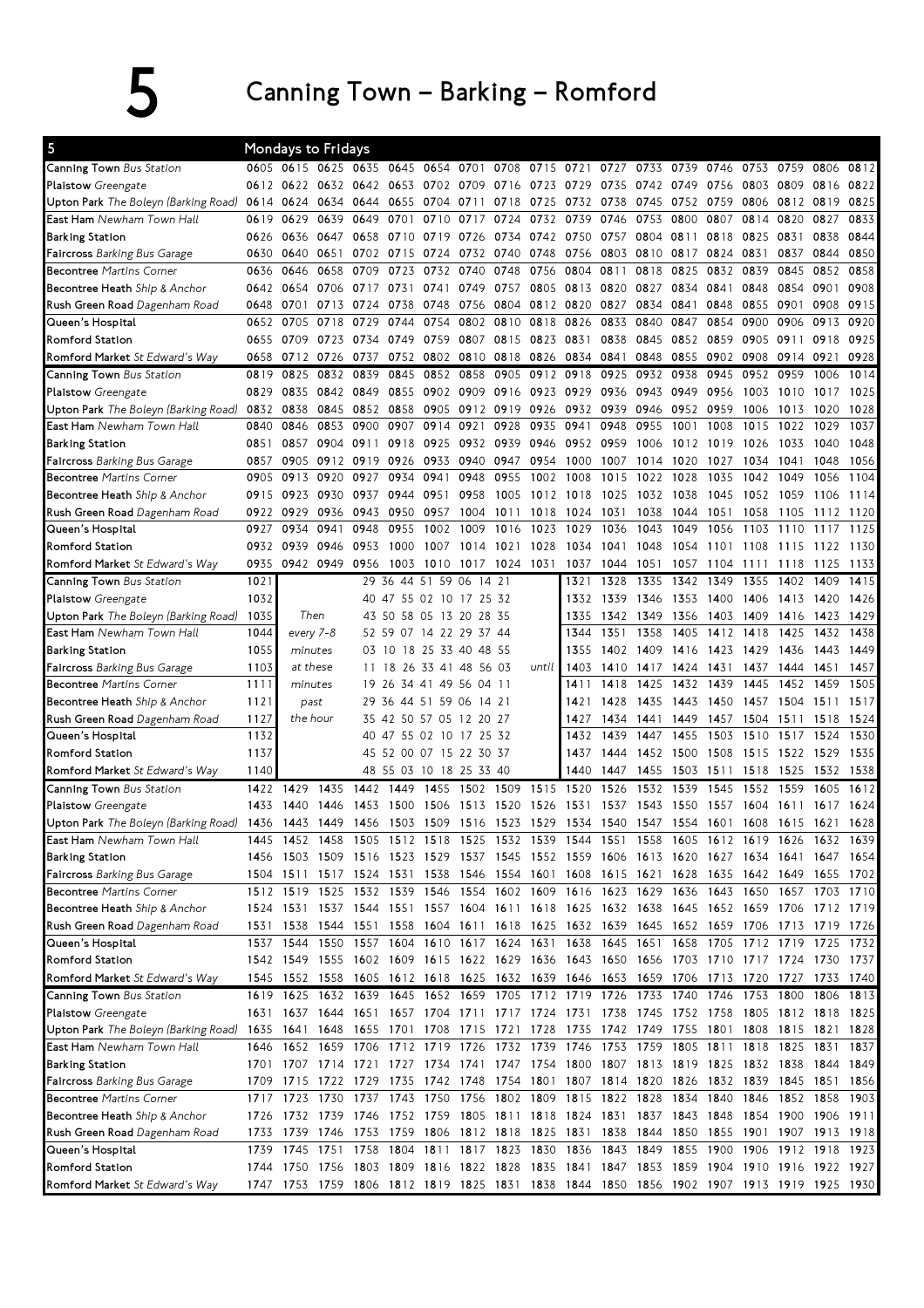| 5                                            |      | Mondays to Fridays (cont.) |                |           |      |                |                                                                                      |                          |                |                     |           |                |                                    |      |                          |                     |           |      |
|----------------------------------------------|------|----------------------------|----------------|-----------|------|----------------|--------------------------------------------------------------------------------------|--------------------------|----------------|---------------------|-----------|----------------|------------------------------------|------|--------------------------|---------------------|-----------|------|
| Canning Town Bus Station                     |      |                            |                |           |      |                | 1820 1827 1834 1841 1848 1855 1902 1909 1916 1924 1933 1941 1949 1957 2005 2013 2021 |                          |                |                     |           |                |                                    |      |                          |                     |           | 2029 |
| Plaistow Greengate                           |      |                            |                |           |      |                | 1832 1839 1845 1852 1858 1905 1912 1919 1926 1934 1942 1950 1958                     |                          |                |                     |           |                |                                    |      | 2006 2014 2022 2030 2038 |                     |           |      |
| U <b>pton Park</b> The Boleyn (Barking Road) | 1835 | 1842 1848                  |                | 1855      |      |                | 1901 1908 1915 1922 1929 1937 1945 1953 2001                                         |                          |                |                     |           |                |                                    |      | 2009 2017 2025 2032 2040 |                     |           |      |
| <b>East Ham</b> Newham Town Hall             | 1844 | 1850                       | 1856           | 1903      | 1909 | 1916           | 1923                                                                                 | 1930                     | 1937           | 1945                | 1953      | 2001           | 2009                               | 2017 | 2025                     | 2033                | 2040      | 2047 |
| Barking Station                              | 1855 | 1901 1907 1914             |                |           |      | 1920 1927 1934 |                                                                                      | 1940 1947                |                | 1955                |           | 2003 2011      | 2019                               | 2027 |                          | 2035 2043           | 2050      | 2057 |
| <b>Faircross</b> Barking Bus Garage          | 1902 | 1908                       | 1914 1921      |           | 1927 | 1933 1939      |                                                                                      |                          | 1945 1952 2000 |                     |           | 2008 2016 2024 |                                    |      | 2032 2040 2048           |                     | 2055 2102 |      |
| <b>Becontree Martins Corner</b>              | 1909 | 1915                       | 1921           | 1928      | 1934 | 1940           | 1946                                                                                 |                          | 1952 1959      |                     |           | 2007 2015 2023 | 2031                               | 2039 |                          | 2047 2055           | 2102 2109 |      |
| Becontree Heath Ship & Anchor                | 1917 | 1923 1929                  |                | 1936      |      | 1942 1948 1954 |                                                                                      | 2000 2007 2015 2023 2031 |                |                     |           |                | 2038                               |      | 2046 2054 2102 2109 2116 |                     |           |      |
| Rush Green Road Dagenham Road                | 1924 | 1930                       | 1936 1942      |           |      | 1948 1954 2000 |                                                                                      |                          |                |                     |           |                | 2006 2013 2021 2029 2036 2043 2051 |      |                          | 2059 2107 2114 2121 |           |      |
| Queen's Hospital                             | 1929 | 1934                       | 1940           | 1946      |      | 1952 1958 2004 |                                                                                      | 2010 2017 2025           |                |                     |           | 2033 2039 2046 |                                    | 2054 |                          | 2102 2110 2117      |           | 2124 |
| <b>Romford Station</b>                       | 1932 | 1937                       | 1943 1949      |           |      | 1955 2001      |                                                                                      | 2007 2013 2020 2028      |                |                     |           | 2036 2042 2049 |                                    |      | 2057 2105 2113 2120 2127 |                     |           |      |
| Romford Market St Edward's Way               | 1935 | 1940 1946 1952             |                |           |      |                | 1958 2004 2010 2016 2023 2031                                                        |                          |                |                     |           | 2038 2044 2051 |                                    | 2059 | 2107 2115 2122 2129      |                     |           |      |
| Canning Town Bus Station                     | 2038 |                            |                | 2158      | 2208 | 2218           | 2228                                                                                 | 2238                     | 2249 2300      |                     | 2310      | 2320           | 2330                               | 2340 | 2350                     | 0000                | 0010      | 0020 |
| Plaistow Greengate                           | 2047 |                            |                | 2207      |      |                | 2217 2227 2237 2247 2257 2307 2317 2327                                              |                          |                |                     |           |                | 2337                               | 2347 | 2357                     | 0007                | 0017      | 0027 |
| Upton Park The Boleyn (Barking Road)         | 2049 |                            |                | 2209      |      | 2219 2229 2239 |                                                                                      | 2249                     | 2259 2309      |                     | 2319 2329 |                | 2339                               | 2349 | 2359                     | 0009                | 0019      | 0029 |
| <b>East Ham</b> Newham Town Hall             | 2056 |                            |                | 2216      | 2226 | 2236           | 2246                                                                                 | 2255                     | 2305           | 2315                | 2325      | 2335           | 2345                               | 2355 | 0005                     | 0015                | 0025      | 0034 |
| <b>Barking Station</b>                       | 2106 | Then                       |                | 2226      |      | 2236 2246 2255 |                                                                                      | 2304                     | 2313 2323      |                     | 2333      | 2343           | 2353                               | 0003 | 0013 0023                |                     | 0033      | 0042 |
| Faircross Barking Bus Garage                 | 2111 | every 10                   |                | 2231      |      | 2241 2251      | 2300                                                                                 | 2308                     |                | 2317 2327           |           | 2337 2347      | 2357                               | 0007 | 0017 0027                |                     | 0037      | 0046 |
| <b>Becontree Martins Corner</b>              | 2118 | minutes                    |                | 2238      | 2248 | 2257           | 2306                                                                                 | 2314                     | 2323           | 2333                | 2343      | 2353           | 0003                               | 0013 | 0023                     | 0033                | 0043      | 0052 |
| Becontree Heath Ship & Anchor                | 2125 | until                      |                | 2245      |      | 2254 2303 2311 |                                                                                      |                          |                | 2319 2328 2338 2348 |           | 2358 0008      |                                    | 0018 | 0028 0038                |                     | 0048      | 0057 |
| Rush Green Road Dagenham Road                | 2130 |                            |                | 2250      |      |                | 2259 2308 2316 2324 2333 2343 2353 0003 0013 0023                                    |                          |                |                     |           |                |                                    |      |                          | 0032 0042           | 0052      | 0101 |
| Queen's Hospital                             | 2133 |                            |                | 2253      | 2302 | 2311           | 2319                                                                                 | 2327                     |                | 2336 2346           | 2356      | 0006           | 0016                               | 0026 | 0035                     | 0045                | 0055      | 0104 |
| <b>Romford Station</b>                       | 2136 |                            |                | 2256      |      |                | 2305 2314 2322 2330 2339 2349 2359 0009 0019                                         |                          |                |                     |           |                |                                    | 0028 | 0037                     | 0047                | 0057      | 0106 |
| Romford Market St Edward's Way               | 2138 |                            |                | 2258      |      |                | 2307 2316 2324 2332 2341 2351 0001 0011 0021 0029                                    |                          |                |                     |           |                |                                    |      | 0038 0048                |                     | 0058 0107 |      |
| Canning Town Bus Station                     |      | 0030 0040                  |                | 0050 0100 |      |                |                                                                                      |                          |                |                     |           |                |                                    |      |                          |                     |           |      |
| Plaistow Greengate                           |      | 0037 0047                  | 0057 0107      |           |      |                |                                                                                      |                          |                |                     |           |                |                                    |      |                          |                     |           |      |
| Upton Park The Boleyn (Barking Road)         | 0039 | 0049                       |                | 0059 0109 |      |                |                                                                                      |                          |                |                     |           |                |                                    |      |                          |                     |           |      |
| <b>East Ham</b> Newham Town Hall             | 0044 | 0054                       | 0104 0114      |           |      |                |                                                                                      |                          |                |                     |           |                |                                    |      |                          |                     |           |      |
| Barking Station                              |      | 0052 0102 0112 0122        |                |           |      |                |                                                                                      |                          |                |                     |           |                |                                    |      |                          |                     |           |      |
| Faircross Barking Bus Garage                 |      | 0056 0106 0116 0126        |                |           |      |                |                                                                                      |                          |                |                     |           |                |                                    |      |                          |                     |           |      |
| <b>Becontree Martins Corner</b>              | 0102 | 0112 0122 0132             |                |           |      |                |                                                                                      |                          |                |                     |           |                |                                    |      |                          |                     |           |      |
| Becontree Heath Ship & Anchor                |      | 0107 0117 0127 0137        |                |           |      |                |                                                                                      |                          |                |                     |           |                |                                    |      |                          |                     |           |      |
| Rush Green Road Dagenham Road                | 0111 |                            | 0121 0131 0141 |           |      |                |                                                                                      |                          |                |                     |           |                |                                    |      |                          |                     |           |      |
| Queen's Hospital                             | 0114 |                            | 0124 0134 0144 |           |      |                |                                                                                      |                          |                |                     |           |                |                                    |      |                          |                     |           |      |
| <b>Romford Station</b>                       | 0116 | 0126 0136 0146             |                |           |      |                |                                                                                      |                          |                |                     |           |                |                                    |      |                          |                     |           |      |
| <b>Romford Market</b> St Edward's Way        |      | 0117 0127 0137 0147        |                |           |      |                |                                                                                      |                          |                |                     |           |                |                                    |      |                          |                     |           |      |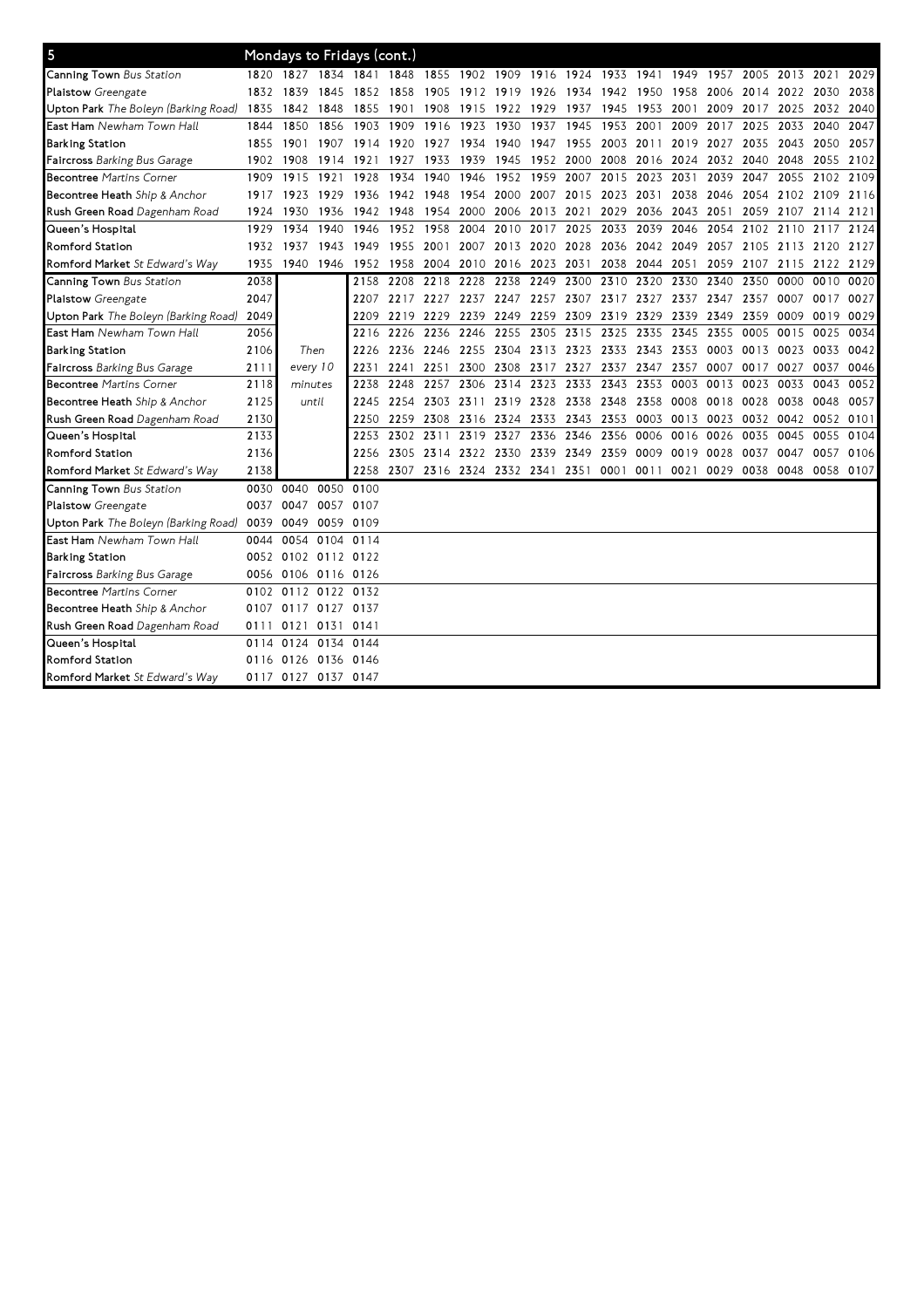| $\overline{\mathbf{5}}$                                                                                                                                                                                                                                                                       |           | Saturdays (also Good Friday) |           |       |         |                     |                                                                       |           |           |                     |           |                                                        |           |      |                     |      |                          |      |
|-----------------------------------------------------------------------------------------------------------------------------------------------------------------------------------------------------------------------------------------------------------------------------------------------|-----------|------------------------------|-----------|-------|---------|---------------------|-----------------------------------------------------------------------|-----------|-----------|---------------------|-----------|--------------------------------------------------------|-----------|------|---------------------|------|--------------------------|------|
| Canning Town Bus Station                                                                                                                                                                                                                                                                      | 0605      |                              |           |       |         | 0653 0703 0713 0723 |                                                                       | 0731      | 0739 0747 |                     | 0755      | 0803                                                   | 0810      | 0816 | 0822                | 0828 | 0835                     | 0841 |
| <b>Plaistow</b> Greengate                                                                                                                                                                                                                                                                     | 0612      |                              |           | 0700  | 0710    | 0720                | 0730                                                                  | 0738      | 0746      | 0755                | 0803      | 0811                                                   | 0818      | 0824 | 0830                | 0836 | 0843                     | 0849 |
| Upton Park The Boleyn (Barking Road)                                                                                                                                                                                                                                                          | 0614      |                              |           | 0702  | 0712    | 0722                | 0732                                                                  | 0740      | 0748      | 0757                | 0805      | 0813                                                   | 0820      | 0826 | 0832                | 0838 | 0845                     | 0851 |
| East Ham Newham Town Hall                                                                                                                                                                                                                                                                     | 0619      |                              |           | 0707  | 0717    | 07                  | 0737                                                                  | 0746      | 0754      | 0803                | 0811      | 0819                                                   | 0826      | 0832 | 0838                | 0844 | 0851                     | 0857 |
| <b>Barking Station</b>                                                                                                                                                                                                                                                                        | 0626      | Then                         |           | 0714  | 0724    | 0734                | 0745                                                                  | 0754      | 0802      | 0811                | 0819      | 0827                                                   | 0834      | 0840 | 0846                | 0852 | 0859                     | 0906 |
| <b>Faircross</b> Barking Bus Garage                                                                                                                                                                                                                                                           | 0630      | every 12                     |           | 0718  | 0728    | 0738                | 0749                                                                  | 0758      | 0806      | 0815                | 0823      | 0831                                                   | 0838      | 0844 | 0850                | 0856 | 0904                     | 0911 |
| <b>Becontree Martins Corner</b>                                                                                                                                                                                                                                                               | 0636      | minutes                      |           | 0724  | 0734    | 0744                | 0755                                                                  | 0804      | 0812      | 0821                | 0829      | 0837                                                   | 0844      | 0850 | 0856                | 0903 | 0911                     | 0918 |
| Becontree Heath Ship & Anchor                                                                                                                                                                                                                                                                 | 0642      | until                        |           | 0730  | 0740    | 0751                | 0802                                                                  | 0811      | 0819      | 0828                | 0836      | 0844                                                   | 0851      | 0857 | 0904                | 0911 | 0919                     | 0926 |
| Rush Green Road Dagenham Road                                                                                                                                                                                                                                                                 | 0647      |                              |           | 0735  | 0745    | 0756                | 0807                                                                  | 0816      | 0824      | 0833                | 0841      | 0849                                                   | 0856      | 0903 | 0910                | 0917 | 0925                     | 0932 |
| Queen's Hospital                                                                                                                                                                                                                                                                              | 0650      |                              |           | 0738  | 0749    | 0800                | 0811                                                                  | 0820      | 0828      | 0837                | 0845      | 0853                                                   | 0900      | 0907 | 0915                | 0922 | 0930                     | 0937 |
| <b>Romford Station</b>                                                                                                                                                                                                                                                                        | 0653      |                              |           | 0741  |         | 0752 0803           | 0814                                                                  | 0823 0831 |           | 0840                | 0848      | 0856                                                   | 0903      | 0911 | 0919                | 0926 | 0934                     | 0941 |
| Romford Market St Edward's Way                                                                                                                                                                                                                                                                | 0656      |                              |           | 0744  | 0755    | 0806                | 0817                                                                  | 0826      | 0834      | 0843                | 0851      | 0900                                                   | 0907 0915 |      | 0923                | 0930 | 0938                     | 0945 |
| Canning Town Bus Station                                                                                                                                                                                                                                                                      | 0848      | 0854                         | 0859      | 0905  | 0912    | 0918                | 0925                                                                  | 0932      | 0938      | 0945                | 0951      | 0958                                                   | 1005      | 1011 | 1018                | 1025 | 1032                     | 1038 |
| Plaistow Greengate                                                                                                                                                                                                                                                                            | 0856      | 0902                         | 0907      | 0914  | 0921    | 0927                | 0934                                                                  | 0941      | 0947      | 0954                | 1000      | 1007                                                   | 1014      | 1021 | 1028                | 1035 | 1042                     | 1048 |
|                                                                                                                                                                                                                                                                                               | 0858      | 0904                         | 0910      | 0917  | 0924    | 0930                | 0937                                                                  | 0944 0950 |           | 0957                | 1003      | 1010                                                   | 1017      | 1024 | 1031                | 1038 | 1045                     | 1051 |
| Upton Park The Boleyn (Barking Road)<br>East Ham Newham Town Hall                                                                                                                                                                                                                             | 0904      | 0910                         | 0917      | 0924  | 0931    | 0937                | 0944                                                                  | 0951      | 0957      | 1004                | 1011      | 1019                                                   |           | 1033 | 1040                | 1047 | 1054                     | 1100 |
|                                                                                                                                                                                                                                                                                               |           |                              |           |       |         |                     |                                                                       |           |           |                     |           |                                                        | 1026      |      |                     |      |                          |      |
| <b>Barking Station</b>                                                                                                                                                                                                                                                                        | 0914      | 0921                         | 0928      | 0935  | 0942    | 0948                | 0955                                                                  | 1002      | 1008      | 1015                | 1022      | 1030                                                   | 1037      | 1044 | 1051                | 1058 | 1105                     | 1112 |
| Faircross Barking Bus Garage                                                                                                                                                                                                                                                                  | 0919      | 0926                         | 0933 0940 |       | 0947    | 0953                | 1000                                                                  | 1007      | 1014      | 1022                | 1029      | 1037                                                   | 1044      | 1051 | 1058                | 1105 | 1112                     | 1119 |
| <b>Becontree Martins Corner</b>                                                                                                                                                                                                                                                               | 0926      | 0933                         | 0940      | 0947  | 0954    | 1000                | 1007                                                                  | 1015      | 1022      | 1030                | 1037      | 1045                                                   | 1052      | 1059 | 1106                | 1113 | 1120                     | 1127 |
| Becontree Heath Ship & Anchor                                                                                                                                                                                                                                                                 | 0934      | 0941                         | 0948      | 0955  | 1002    | 1009                | 1016                                                                  | 1024      | 1031      | 1039                | 1046      | 1054                                                   | 1101      | 1108 | 1116                | 1123 | 1130                     | 1137 |
| Rush Green Road Dagenham Road                                                                                                                                                                                                                                                                 | 0940      | 0947                         | 0954      | 1001  | 1009    | 1016                | 1023                                                                  | 1031      | 1038      | 1046                | 1053      | 1101                                                   | 1109      | 1116 | 1124                | 1131 | 1138                     | 1145 |
| Queen's Hospital                                                                                                                                                                                                                                                                              | 0945      | 0952                         | 0959      | 1006  | 1014    | 1021                | 1028                                                                  | 1036      | 1043      | 1051                | 1058      | 1106                                                   | 1114      | 1121 | 1129                | 1136 | 1143                     | 1150 |
| <b>Romford Station</b>                                                                                                                                                                                                                                                                        | 0949      | 0956                         | 1004      | 1011  | 1019    | 1026                | 1033                                                                  | 1041      | 1048      | 1056                | 1103      | -1111                                                  | 1119      | 1126 | 1134                | 1141 | 1148                     | 1155 |
| Romford Market St Edward's Way                                                                                                                                                                                                                                                                | 0953      | 1000                         | 1008      | 1015  |         | 1023 1030           | 1037                                                                  | 1045      | 1052      | 1100                | 1107      | 1115                                                   | 1123      | 1130 | 1138                | 1145 | 1152                     | 1159 |
| Canning Town Bus Station                                                                                                                                                                                                                                                                      | 1045      | 1051                         | 1058      | 1104  |         |                     | 1551                                                                  | 1558      | 1605      | 1613                | 1620      | 1627                                                   | 1634      | 1641 | 1648                | 1655 | 1703                     | 1710 |
| <b>Plaistow</b> Greengate                                                                                                                                                                                                                                                                     | 1055      | 1101                         | 1108      | -1115 |         |                     | 1602                                                                  | 1609      | 1616      | 1624                | 1631      | 1638                                                   | 1645      | 1652 | 1659                | 1706 | 1713                     | 1720 |
| Upton Park The Boleyn (Barking Road)                                                                                                                                                                                                                                                          | 1058      | 1104                         | 1111      | 1118  |         |                     | 1605                                                                  | 1612 1619 |           | 1627                | 1634      | 1641                                                   | 1648      | 1655 | 1702                | 1709 | 1716                     | 1723 |
| East Ham Newham Town Hall                                                                                                                                                                                                                                                                     | 1107      | 1114                         | 1121      | 1128  |         |                     | 1615                                                                  | 1622      | 1629      | 1637                | 1644      | 1651                                                   | 1658      | 1705 | 1711                | 1718 | 1725                     | 1732 |
| <b>Barking Station</b>                                                                                                                                                                                                                                                                        | 1119      | 1126                         | 1133      | 1140  | Then    |                     | 1627                                                                  | 1634      | 1641      | 1649                | 1656      | 1703                                                   | 1710      | 1716 | 1722                | 1729 | 1736                     | 1743 |
| Faircross Barking Bus Garage                                                                                                                                                                                                                                                                  | 1126      | 1133                         | -1140     | 1147  | every 7 |                     | 1634                                                                  | 1641      | 1648      | 1656                | 1703      | 1710                                                   | 1717      | 1723 | 1729                | 1736 | 1743                     | 1750 |
| <b>Becontree Martins Corner</b>                                                                                                                                                                                                                                                               | 1134      | 1141                         | 1148      | 1155  | minutes |                     | 1642                                                                  | 1649      | 1656      | 1704                | 1711      | 1718                                                   | 1725      | 1731 | 1737                | 1744 | 1751                     | 1758 |
| Becontree Heath Ship & Anchor                                                                                                                                                                                                                                                                 | 1144      | 1151                         | 1158      | 1205  | until   |                     | 1652                                                                  | 1659      | 1706      | 1713                | 1720      | 1726                                                   | 1733      | 1739 | 1745                | 1752 | 1759                     | 1806 |
| Rush Green Road Dagenham Road                                                                                                                                                                                                                                                                 | 1152      | 1159                         | 1206      | 1213  |         |                     | 1700                                                                  | 1706      | 1713      | 1720                | 1727      | 1733                                                   | 1740      | 1746 | 1752                | 1759 | 1806                     | 1812 |
| Queen's Hospital                                                                                                                                                                                                                                                                              | 1157      | 1204                         | 1211      | 1218  |         |                     | 1705                                                                  | 1711      | 1718      | 1724                | 1731      | 1737                                                   | 1744      | 1750 | 1756                | 1803 | 1810                     | 1816 |
| <b>Romford Station</b>                                                                                                                                                                                                                                                                        | 1202      | 1209                         | 1216      | 1223  |         |                     | 1710                                                                  | 1716      | 1723      | 1729                | 1736      | 1742                                                   | 1749      | 1755 | 1801                | 1808 | 1814                     | 1820 |
| Romford Market St Edward's Way                                                                                                                                                                                                                                                                | 1206      | 1213                         | 1220 1227 |       |         |                     | 1714                                                                  | 1720      | 1727      | 1733                | 1740      | 1746                                                   | 1753      | 1759 | 1805                | 1811 | 1817                     | 1823 |
| Canning Town Bus Station                                                                                                                                                                                                                                                                      | 1717      | 1724                         |           |       | 1759    | 1806                | 1813                                                                  | 1820      | 1827      | 1835                | 1843      | 1851                                                   | 1859      | 1907 | 1915                | 1923 | 1931                     | 1941 |
| Plaistow Greengate                                                                                                                                                                                                                                                                            | 1727      | 1734                         |           |       | 1809    | 1816                | 1823                                                                  | 1830      | 1837      | 1845                | 1853      | 1901                                                   | 1909      | 1917 | 1925                | 1933 | 1941                     | 1951 |
| Upton Park The Boleyn (Barking Road) 1730                                                                                                                                                                                                                                                     |           | 1737                         |           |       |         | 1812 1819 1826      |                                                                       | 1833 1840 |           | 1848                |           | 1856 1904 1912 1920 1928 1936 1944 1954                |           |      |                     |      |                          |      |
| East Ham Newham Town Hall                                                                                                                                                                                                                                                                     |           | 1739 1746                    |           |       | 1821    | 1828                | 1835                                                                  |           |           |                     |           | 1842 1849 1857 1905 1913 1920 1928 1936 1944 1952 2002 |           |      |                     |      |                          |      |
| <b>Barking Station</b>                                                                                                                                                                                                                                                                        |           | 1750 1757                    | Then      |       |         | 1832 1839 1846      |                                                                       |           |           |                     |           | 1853 1900 1907 1915 1923 1930 1938 1946 1954 2002 2012 |           |      |                     |      |                          |      |
|                                                                                                                                                                                                                                                                                               |           |                              | every 7   |       |         |                     | 1839 1846 1853 1900 1906 1913 1921 1929 1936 1944 1952 2000 2007      |           |           |                     |           |                                                        |           |      |                     |      |                          |      |
| Faircross Barking Bus Garage<br><b>Becontree Martins Corner</b>                                                                                                                                                                                                                               |           | 1757 1804                    |           |       |         |                     |                                                                       |           |           |                     |           |                                                        |           |      |                     |      |                          | 2017 |
|                                                                                                                                                                                                                                                                                               | 1805 1811 |                              | minutes   |       |         | 1846 1853 1900      |                                                                       |           |           |                     |           | 1907 1913 1920 1928 1936 1943 1951 1959 2007 2014      |           |      |                     |      |                          | 2024 |
| Becontree Heath Ship & Anchor                                                                                                                                                                                                                                                                 |           | 1813 1819                    | until     |       |         | 1854 1901 1908      |                                                                       |           |           |                     |           | 1914 1920 1927 1935 1943 1950 1958 2006 2014 2021      |           |      |                     |      |                          | 2031 |
| Rush Green Road Dagenham Road                                                                                                                                                                                                                                                                 |           | 1819 1825                    |           |       |         |                     | 1900 1907 1913 1919 1925 1932 1940 1948 1955 2003 2011 2019 2026 2036 |           |           |                     |           |                                                        |           |      |                     |      |                          |      |
| Queen's Hospital                                                                                                                                                                                                                                                                              |           | 1823 1829                    |           |       |         |                     | 1904 1911 1917 1923 1929                                              |           |           |                     | 1936 1944 | 1952 1959 2006                                         |           |      |                     |      | 2014 2022 2029           | 2039 |
| Romford Station                                                                                                                                                                                                                                                                               |           | 1827 1833                    |           |       |         | 1908 1914 1920      |                                                                       |           |           |                     |           | 1926 1932 1939 1947 1955 2002 2009 2017 2025 2032 2042 |           |      |                     |      |                          |      |
| Romford Market St Edward's Way                                                                                                                                                                                                                                                                |           | 1830 1836                    |           |       | 1911    |                     | 1917 1923                                                             |           |           | 1929 1935 1942 1950 |           | 1958 2005 2012 2020 2028                               |           |      |                     |      | 2035                     | 2045 |
| Canning Town Bus Station                                                                                                                                                                                                                                                                      |           | 1952 2003                    |           |       |         |                     | 2203 2213 2223 2234 2244 2254 2304                                    |           |           |                     |           |                                                        |           |      | 0014 0024 0036 0048 |      |                          | 0100 |
|                                                                                                                                                                                                                                                                                               |           | 2002 2012                    |           |       |         |                     | 2212 2222 2232 2242 2252 2302 2311                                    |           |           |                     |           |                                                        |           |      |                     |      | 0021 0031 0043 0055 0107 |      |
|                                                                                                                                                                                                                                                                                               |           |                              |           |       |         |                     | 2214 2224 2234 2244 2254 2304 2313                                    |           |           |                     |           |                                                        |           |      |                     |      | 0023 0033 0045 0057 0109 |      |
|                                                                                                                                                                                                                                                                                               |           | 2004 2014                    |           |       |         |                     |                                                                       |           |           |                     |           |                                                        |           |      |                     |      |                          |      |
|                                                                                                                                                                                                                                                                                               | 2011 2021 |                              |           |       |         |                     | 2221 2231 2241 2251 2300 2310 2319                                    |           |           |                     |           |                                                        |           | 0029 | 0039 0051 0103 0114 |      |                          |      |
|                                                                                                                                                                                                                                                                                               | 2021 2031 |                              | Then      |       |         |                     | 2231 2240 2250 2259 2308 2318 2327                                    |           |           |                     |           | Then                                                   |           | 0037 |                     |      | 0047 0059 0111 0121      |      |
|                                                                                                                                                                                                                                                                                               |           | 2026 2036                    | every 10  |       |         |                     | 2236 2245 2255 2304 2313 2323 2332                                    |           |           |                     |           | every 10                                               |           | 0042 |                     |      | 0052 0104 0116 0126      |      |
|                                                                                                                                                                                                                                                                                               | 2033      | 2043                         | minutes   |       |         |                     | 2243 2252 2302 2310 2319 2329 2338                                    |           |           |                     |           | minutes                                                |           | 0048 |                     |      | 0058 0110 0122 0132      |      |
|                                                                                                                                                                                                                                                                                               | 2040      | 2050                         | until     |       |         |                     | 2250 2258 2308 2316 2325 2335 2344                                    |           |           |                     |           | until                                                  |           | 0054 |                     |      | 0104 0116 0128 0138      |      |
|                                                                                                                                                                                                                                                                                               | 2045      | 2055                         |           |       |         |                     | 2255 2303 2312 2320 2329 2339 2348                                    |           |           |                     |           |                                                        |           | 0058 |                     |      | 0108 0120 0132 0142      |      |
|                                                                                                                                                                                                                                                                                               | 2048      | 2058                         |           |       |         |                     | 2258 2306 2315 2323 2332 2342 2351                                    |           |           |                     |           |                                                        |           | 0101 |                     |      | 0111 0123 0135 0145      |      |
| Plaistow Greengate<br>Upton Park The Boleyn (Barking Road)<br>East Ham Newham Town Hall<br><b>Barking Station</b><br>Faircross Barking Bus Garage<br><b>Becontree Martins Corner</b><br>Becontree Heath Ship & Anchor<br>Rush Green Road Dagenham Road<br>Queen's Hospital<br>Romford Station |           | 2051 2101                    |           |       |         |                     | 2301 2309 2318 2326 2335 2345 2354                                    |           |           |                     |           |                                                        |           |      |                     |      | 0104 0113 0125 0137 0147 |      |